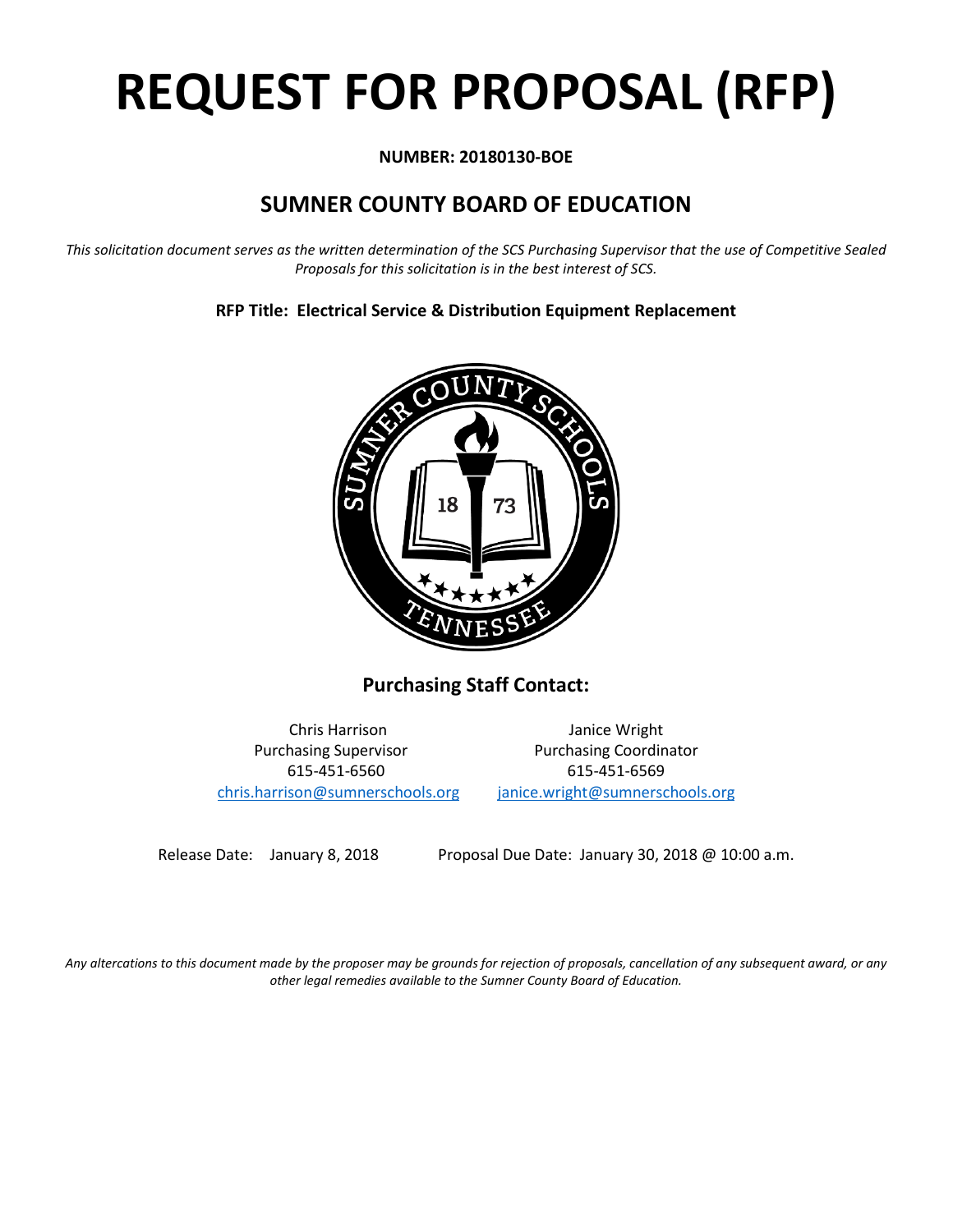# **NOTICE TO PROPOSERS**

There may be one or more amendments to this RFP. In order to receive communication for any such amendments issued specifically to this RFP, the proposer must provide a Notice of Intent to Propose to the Sumner County Board of Education (SCS) Purchasing Department. The proposer must utilize this form when submitting notice. The notice may be sent by email to: Purchasing Office, purchasing@sumnerschools.org. SCS will send amendments only to those proposers which complete and return this information by the deadline list in the RFP Schedule of Events (Section 4).

| <b>RFP Number:</b>          | 20180130-BOE Electrical Service & Distribution Equipment Replacement |  |  |  |  |
|-----------------------------|----------------------------------------------------------------------|--|--|--|--|
| Company Name:               |                                                                      |  |  |  |  |
| <b>Mailing Address:</b>     |                                                                      |  |  |  |  |
|                             |                                                                      |  |  |  |  |
|                             |                                                                      |  |  |  |  |
| Phone Number:               |                                                                      |  |  |  |  |
| <b>Contact Person:</b>      |                                                                      |  |  |  |  |
| Email Address:              |                                                                      |  |  |  |  |
|                             |                                                                      |  |  |  |  |
| <b>Authorized Signature</b> |                                                                      |  |  |  |  |
| <b>Printed Name</b>         |                                                                      |  |  |  |  |
| Date                        |                                                                      |  |  |  |  |

Emailed amendments will be sent in a Microsoft Word (Office for Windows) or Portable Document Format (pdf) format. Any alterations to the document made by the proposer may be grounds for rejection of proposal, cancellation of any subsequent award or any other legal remedies available to the Sumner County Board of Education.

Amendments will also be posted on the SCS website **https://sumnerschools.org/index.php/current-bids-and-rfps** and attached to the solicitation listing as a PDF or WORD file. Check the particular solicitation on the Current Bids and RFPs webpage for any posted amendments.

By completing and returning this form, the Proposer has expressed its intent to provide a proposal for **20180130-BOE Electrical Service & Distribution Equipment Replacement.**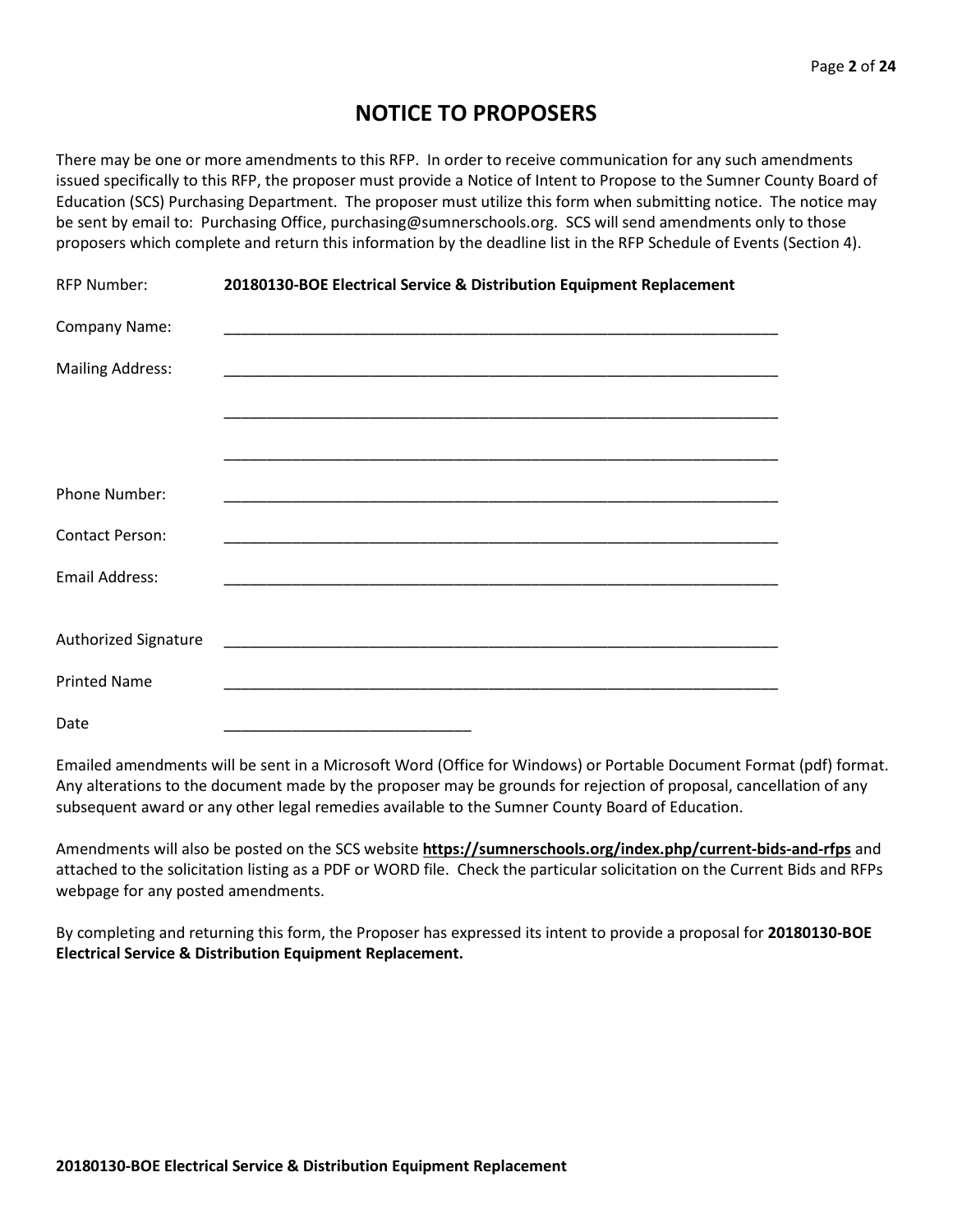# **TABLE OF CONTENTS**

- 1. Introduction/Overview
	- 1.1. Purpose
	- 1.2. Contact Information
- 2. Requirements
	- 2.1. Contract Term
	- 2.2. Scope of Work/Specifications
	- 2.3. Contactor Obligations
- 3. Source Selection and Contract Award
- 4. Schedule of Events
- 5. Instructions for Proposal
	- 5.1. Required Forms
	- 5.2. New Vendors
	- 5.3. Acknowledgement of Insurance Requirements
	- 5.4. Clarification and Interpretation of RFP
	- 5.5. Proposal Package
	- 5.6. Delivery of Proposals
	- 5.7. Evaluation of Proposals
	- 5.8. Request for Clarification of Proposals
	- 5.9. Protests

# 6. Attachments

- 6.1. Contact Information
- 6.2. Bid Form/Certification
- 6.3. References
- 6.4. Certification Regarding Debarment or Suspension
- 6.5. Condition of Submitting Proposal
- 6.6. Statement of Non-Collusion
- 6.7. Attestation Re Personnel
- 6.8. Drug Free Workplace Affidavit
- 6.9. IRS Form W-9
	- \**An online, fillable version can be found at https://www.irs.gov/pub/irs-pdf/fw9.pdf*
- 6.10. Standard Terms & Conditions
- 6.11. Vendor Checklist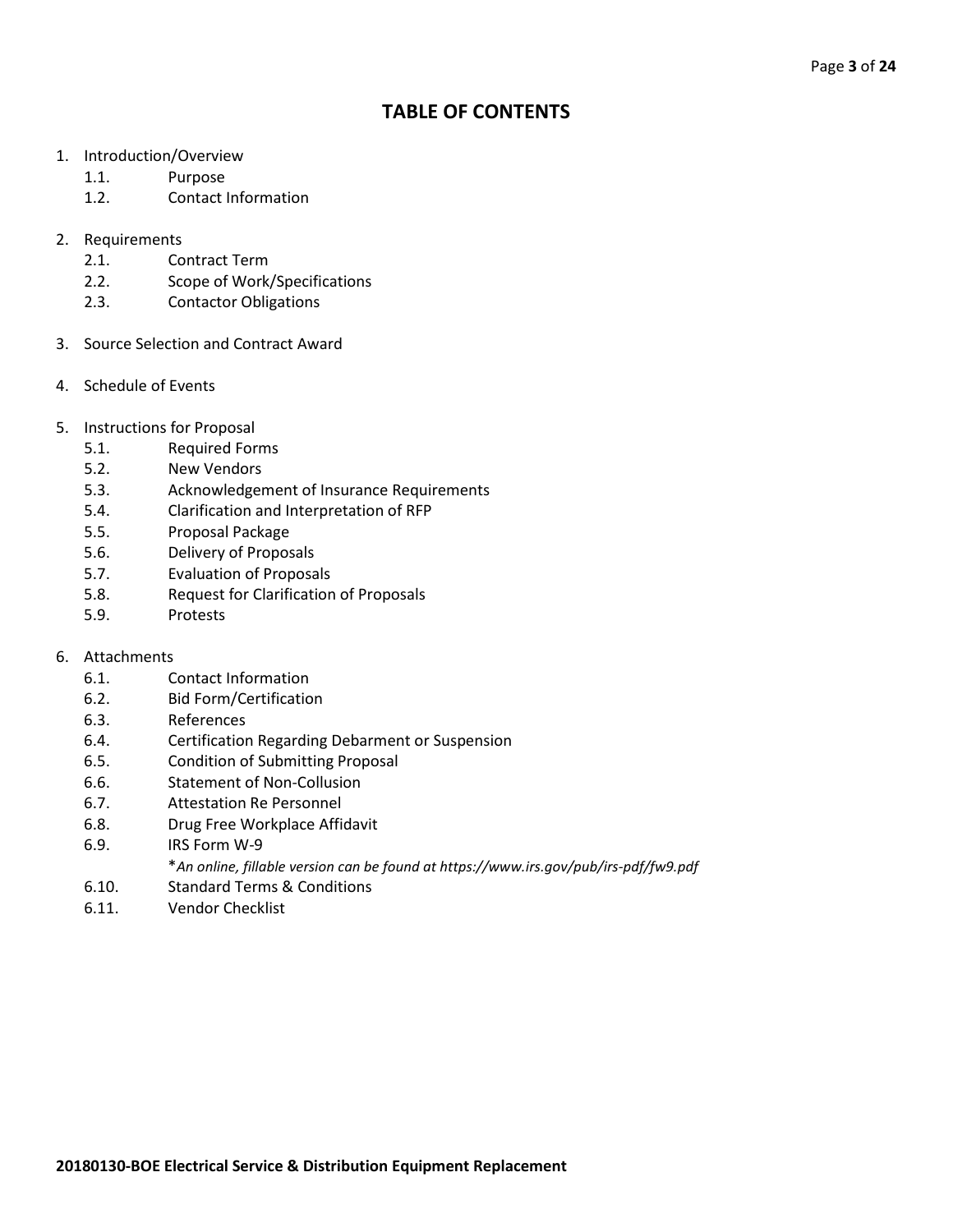#### 1. Introduction/Overview

#### 1.1. Purpose

The Sumner County Board of Education (SCS) is requesting sealed proposals for replacement of the electrical service and distribution equipment at Oakmont Elementary school located in Cottontown, TN.

#### 1.2. Contact Information

Unauthorized contact regarding this RFP with employees or officials of SCS other than the Purchasing Supervisor named below may result in disqualification from this procurement process.

Interested parties must direct all communication regarding this RFP to the Purchasing Supervisor, who is SCSs only official point of contact for this RFP.

Chris Harrison Purchasing Supervisor 1500 Airport Road Gallatin, TN 37066 (615) 451-6560 chris.harrison@sumnerschools.org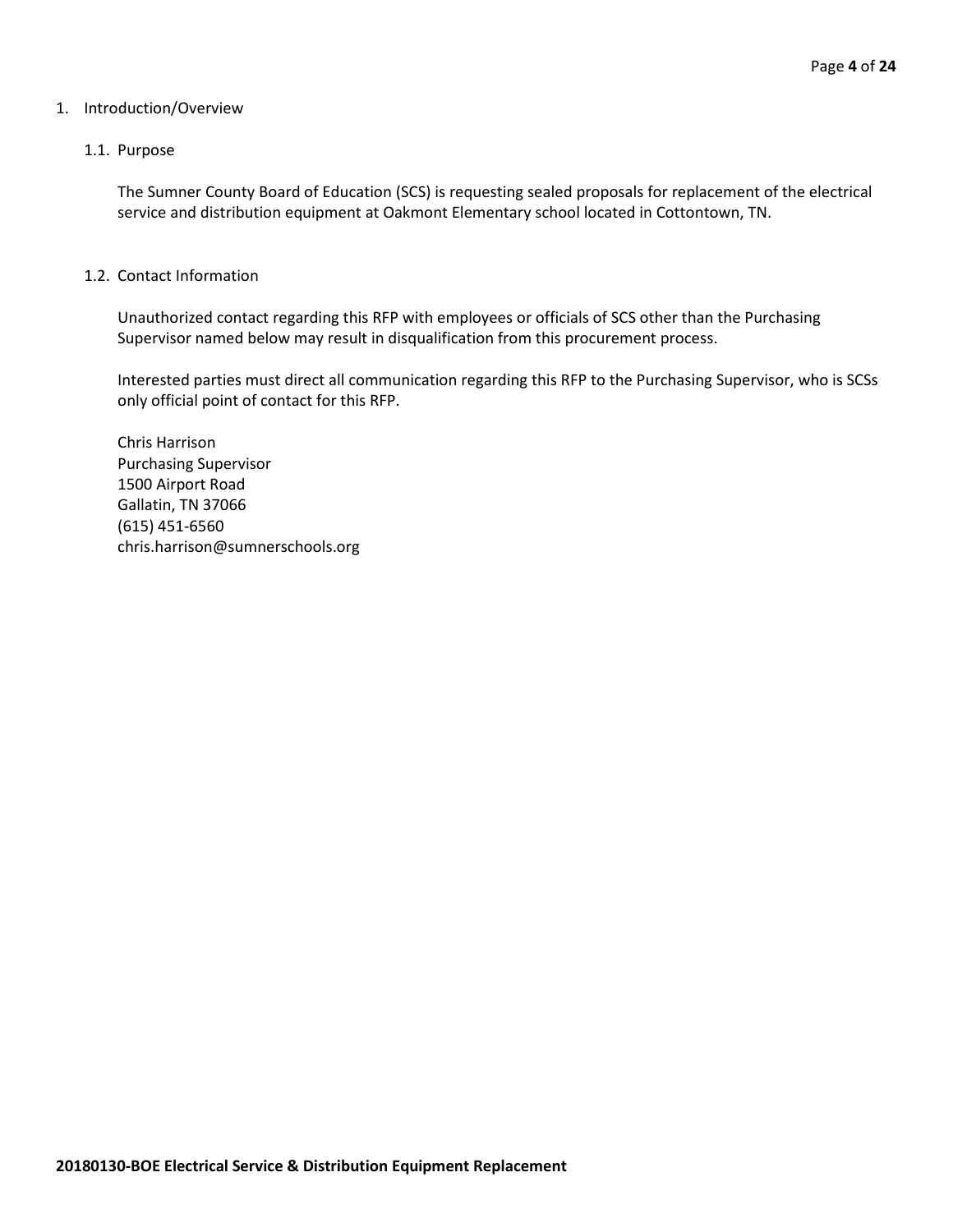# 2. Requirements

#### 2.1. Contract Term

- 2.1.1.1. It is the intention of SCS to award a contract for a one-time project. The project will commence on or about June 1, 2018 and must be completed prior to June 30, 2018.
- 2.2. Scope of Work / Specifications
	- Jobsite: Oakmont Elementary 3323 Highway 76 Cottontown, TN 37048

# Prerequisite:

- 1. Project must be scheduled for and completed in June 2018.
- 2. A minimum of a one week (7 days) notice will be provided to SCS for electrical service disruption prior to the beginning of the project. An estimated duration for disruption must also be provided.

#### Scope:

- 1. Obtain necessary permits and schedule subsequent inspections.
- 2. Coordinate disconnect and re-connect with electrical utility.
- 3. Remove existing service disconnect and distribution panel arrangement in boiler room.
- 4. Install new 3-R rated service equipment at present service entrance location on the exterior of the building.
	- a. General Specifications: 800 Amp, 120/240 volt, 1 phase with main breaker equipped with one (1) 400A branch breaker and one (1) 200A branch breaker to serve existing loads plus one (1) 200A provision.
- 5. Replace original disconnect and distribution panel arrangement in boiler room with a new 400A panelboard equipped to serve existing loads plus two (2) 100A provisions.
- 6. Make necessary modifications to re-connect all existing loads, utilizing only copper conductors for splices and maintaining ground continuity of existing metallic raceways.
- 7. Install new service grounding electrodes and related conductors.
- 8. Install wafer line bonding clamp and conductor.
- 9. Satisfactory completion of project will include approved final electrical inspections, restoration of electrical service and demonstration of function of all components within scope of project. SCS shall be provided with a copy of the inspection report.
- 10. SCS shall retain original equipment (switchgear).

#### Pre-bid Conference (**MANDATORY**):

The purpose of the Pre-bid Conference is to provide Proposers with an opportunity to inspect the jobsite and take field measurements. The Proposer will also be able to ask any questions to assist in preparation of a proposal.

| Location: | Jobsite          |
|-----------|------------------|
| Date:     | January 16, 2018 |
| Time:     | 10:00 a.m.       |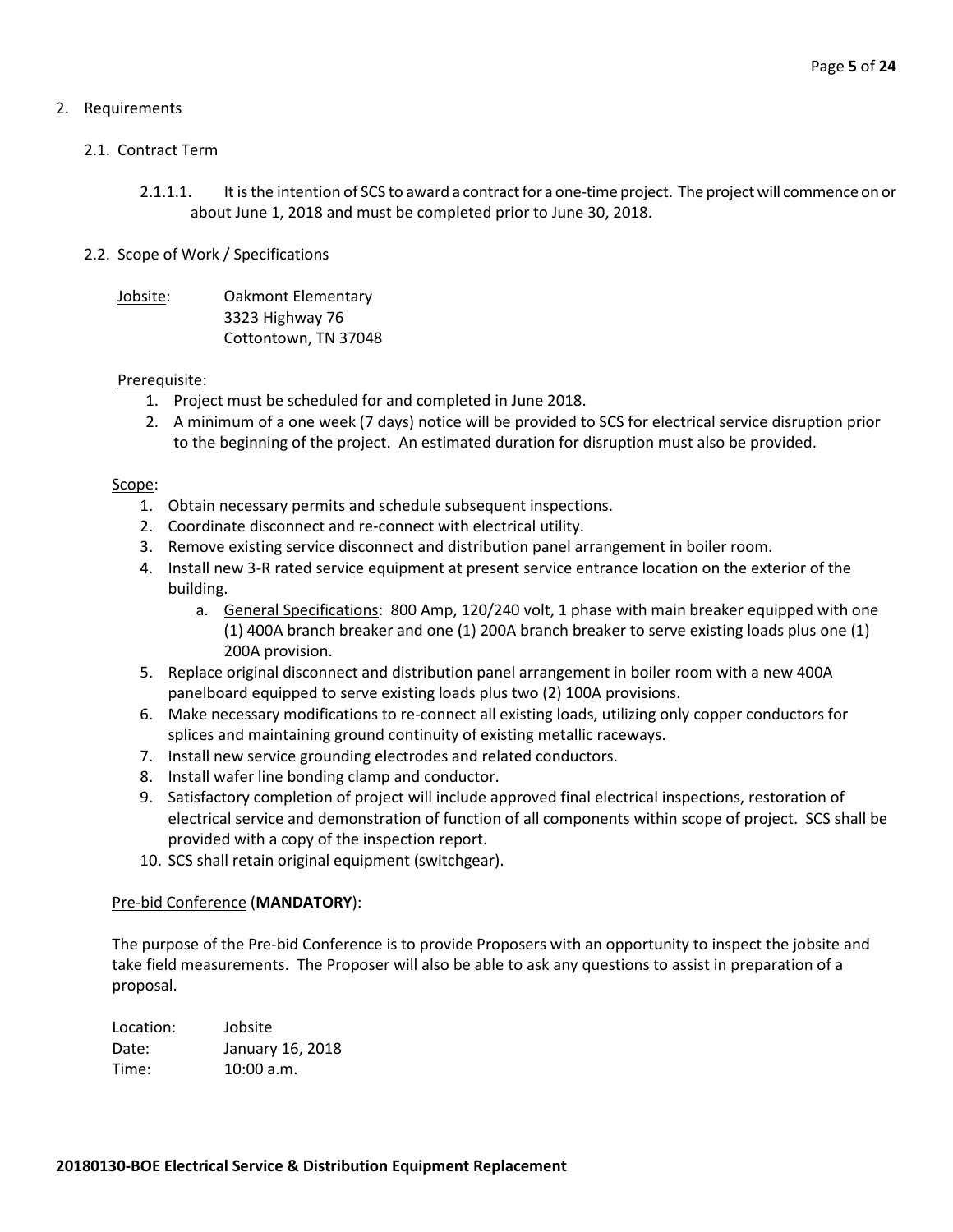#### Change Order(s):

The Awarded Proposer is prohibited from submitting a payment request which includes project change orders which have not received prior written authorization from SCS. Authorization must be received from the Assistant Director of Facilities and Support Services, or designee, in writing.

#### Submittal:

The Proposer must include with their submission the following in addition to the Attachments:

- 1. Project Schedule
- 2. Project Narrative
	- a. List of equipment: Brand, Item Number, etc.
	- b. Shop drawings / Wiring Diagrams (if applicable)

#### 2.3. Standard Contractor Obligations

- 2.3.1.1. Shall provide and obtain all necessary materials, equipment and labor to perform all items listed in the Scope of Work.
- 2.3.1.2. Shall provide and obtain all necessary permits with Local, County, etc. agencies as required by law and as required in the Scope of Work.
- 2.3.1.3. Shall schedule all necessary inspections with Local, County, State, etc. agencies as required by law.
- 2.3.1.4. Shall strictly adhere to all specifications, engineered drawings and any other form of documentation related to the completion of the Scope of Work. SCS reserves the right to withhold partial or all payment until the work is completed to the specifications and satisfaction of SCS. Any work not completed to specifications will be the Contractor's sole responsibility and expense to redo.
- 2.3.1.5. Shall provide Worker's Compensation Insurance and required by State of Tennessee law. The Contractor shall prove compliance with Public Chapter No. 587 criminal background check and provide a Drug Free Workplace Affidavit in compliance with T.C.A 50-9-113.
- 2.3.1.6. Shall dispose of all generated waste materials in compliance with all Local, State and Federal guidelines, regulations and requirements.
- 2.3.1.7. Shall have property trained and experienced staff to facilitate the services specified in the Scope of Work. If applicable, the Contractor shall provide documentation that staff has received the manufacturers' certification to complete the services specified in the Scope of Work.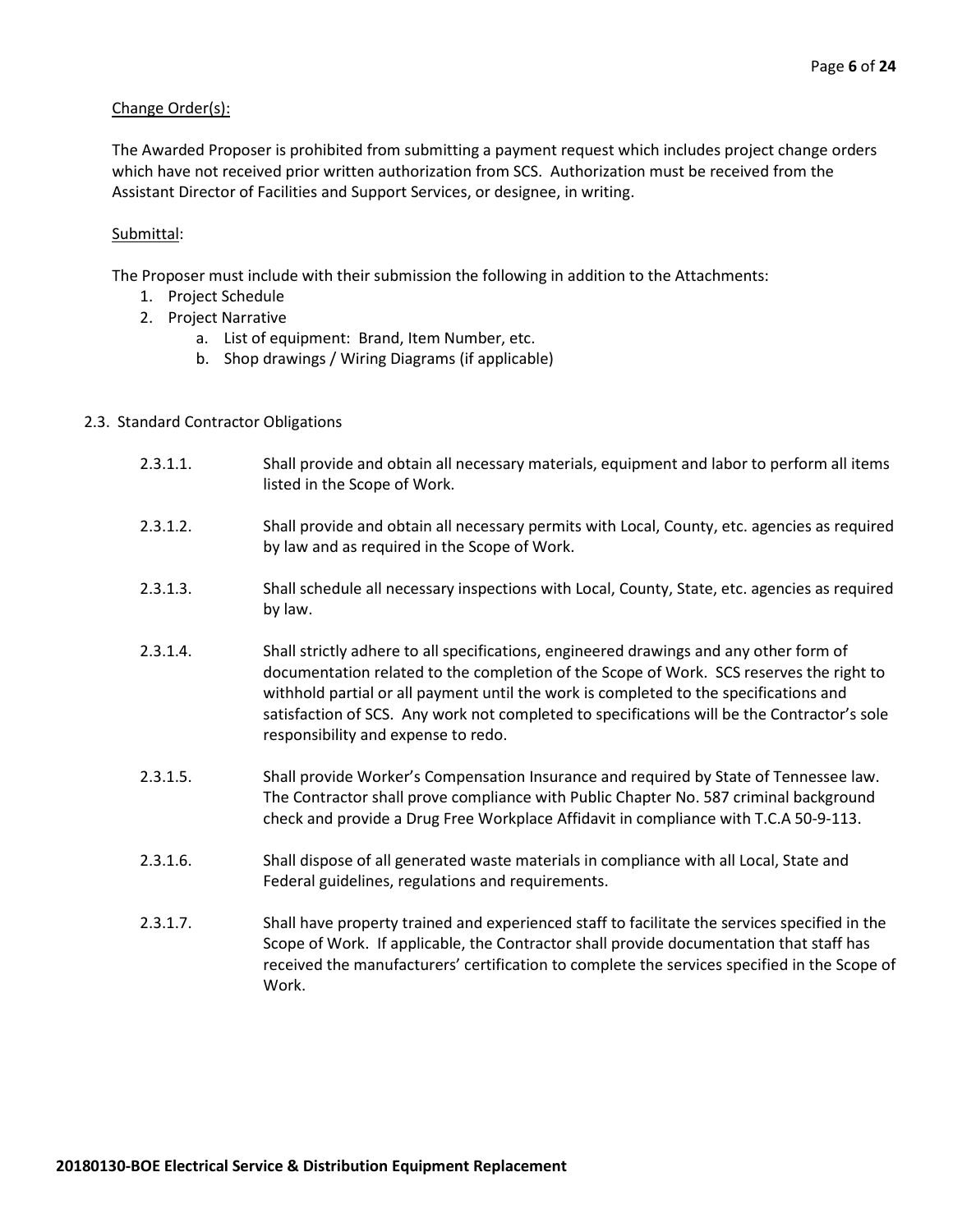- 3. Source Selection and Contract Award
	- Award(s), if made, will be made to the Responsive and Responsible proposer(s) whose proposal is most advantageous to SCS, taking into consideration price and the other evaluation criteria set forth in the RFP.
		- o General Criteria to be determined "Responsive"
			- Does the proposal include all required information, included completed attachment forms and affidavits?
			- Was the proposal delivered on or before the stated deadline? Did it include the required number of copies (hard & electronic)?
		- o General Criteria to be determined "Responsible"
			- Does the Proposer demonstrate an understanding of SCSs needs and proposed approach to the project?
			- **Does the Proposer possess the ability, capacity, skill and financial resources to provide the** service?
			- Can the Proposer take upon itself the responsibilities set forth in the RFP and produce the required outcomes in a timely fashion?
			- **Does the Proposer have the character, integrity, reputation, judgement, experience and** efficiency required for the project?
	- SCS reserves the right to enter into discussions with Proposers which have submitted proposals determined to be reasonably like of being considered for selection to assure a full understanding of and responsiveness to the RFP requirements. Every effort shall be afforded to assure fair and equal treatment with respect to the opportunity for discussion and/or revision of their respective proposals. Revisions may be permitted after the submission and prior to the award for the purpose of obtaining the best offers.
	- SCS reserves the right to negotiate price and contract terms and conditions with the most qualified proposer(s) to provide the requested service. If a mutually beneficial agreement with the highest ranked firm is not reached, SCS reserves the right to enter into contract negotiations with the next highest ranked proposer and continue this process until an agreement is reached.
	- Upon mutual agreement by both parties, SCS shall grant the right to extend the terms, conditions and prices of contract(s) awarded from this RFP to other Institutions (such as State, Local and/or Public Agencies) who express an interest in participating in any contract that results from this RFP. Each of the "piggyback" Institutions will issue their own purchasing documents for purchase of the goods/services. Proposer agrees that SCS shall bear no responsibility or liability for any agreements between Proposer and the other Institution(s) who desire to exercise this option.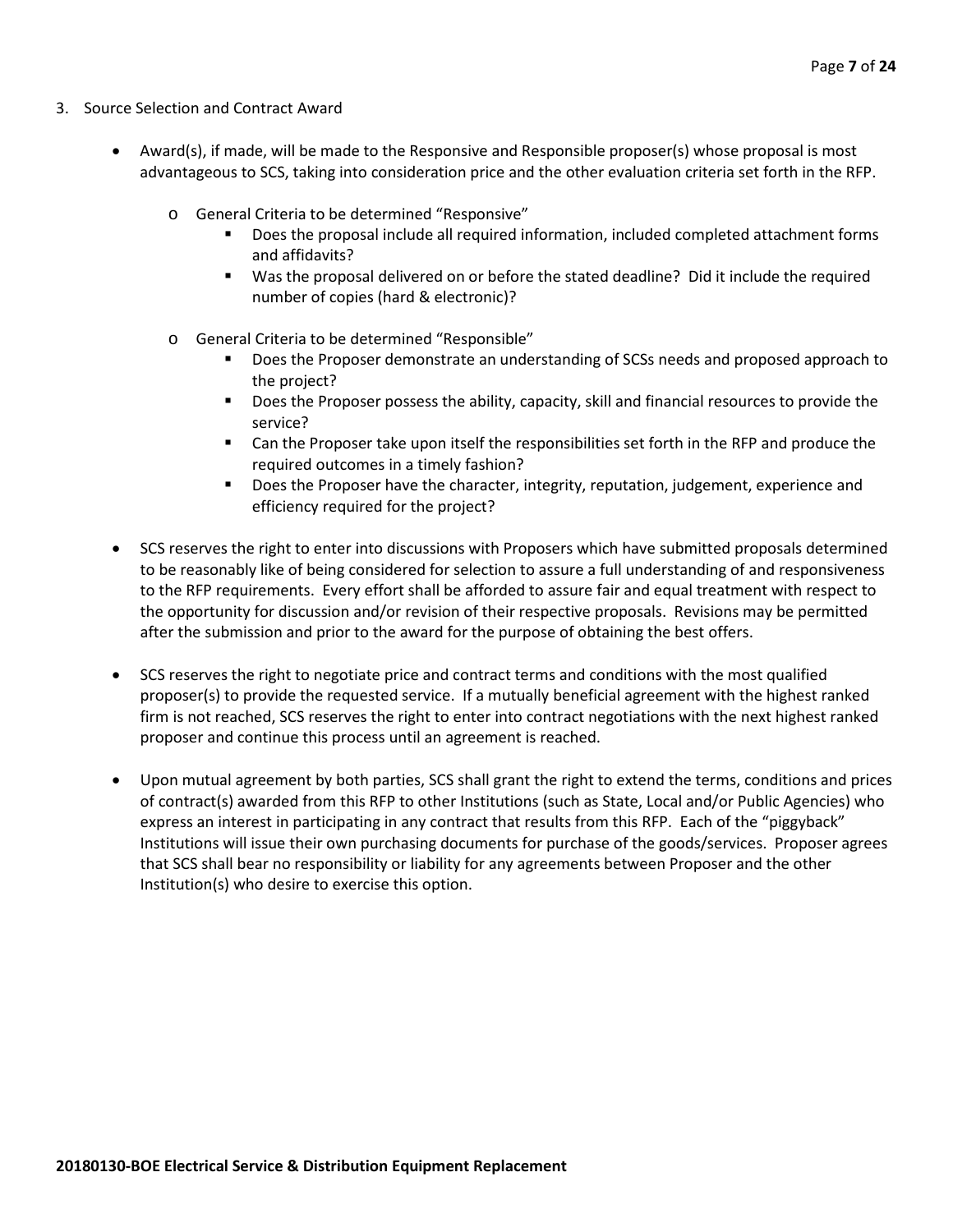#### 4. Schedule of Events

| <b>RFP Issued</b>                           | January 8, 2018               |
|---------------------------------------------|-------------------------------|
| <b>Pre-Bid Meeting (MANDATORY)</b>          | January 16, 2018 @ 10:00 a.m. |
| <b>Notice of Intent to Propose DEADLINE</b> | January 18, 2018              |
| <b>Questions DEADLINE</b>                   | January 22, 2018              |
| <b>RFP Submission DEADLINE</b>              | January 30, 2018 @ 10:00 a.m. |

#### 5. Instructions for Proposal

#### 5.1. Required Forms

- Proposer must complete and submit the Attachments in Section 6. Attachments may be omitted depending on the RFP requirements. Refer to the Table of Contents for omitted Attachments.
- Evidence of a valid State of Tennessee Business License and/or Sumner County Business License. For all vendors with annual purchases in excess of \$50,000; a business license must be on file with the SCS Finance Department.
- Copy of State of Tennessee License (if applicable) in respective field.
- If applicable, the Proposer must include a copy of the contract(s) the Proposer will submit to be signed.

#### 5.2. New Vendors

- To comply with Internal Revenue Service requirements, all vendors who perform any type of service are required to have a current IRS Form W-9 on file with the SCS Finance Department. It is a mandatory requirement to complete the IRS Form W-9 (Attachment 6.9) included in this RFP.
- To comply with the Tennessee Lawful Employment Act (50-1-702 and 50-1-703), non-employees (individuals paid directly by the employer in exchange for the individual's labor or services) must have on file one (1) of the following documents:
	- o A valid Tennessee driver's license or photo identification;
	- o A valid driver's license or photo identification from another state where the license requirements are at least as strict as those in Tennessee;
	- o A birth certificate issued by a U.S. state, jurisdiction or territory;
	- o A U.S. government issued certified birth certificate;
	- o A valid, unexpired U.S. passport;
	- o A U.S. certificate of birth abroad (DS-1350 or FS-545)
	- o A report of birth abroad of a U.S. citizen (FS-240);
	- o A certificate of citizenship (N560 or N561);
	- o A certificate of naturalization (N550, N570 or N578);
	- o A U.S citizen identification card (I-197 or I-179); or
	- o Valid alien registration documentation or other proof of current immigration registration recognized by the United States Department of Homeland Security that contains the individual's complete legal name and current alien admission number or alien file number (or numbers if the individual has more than one number).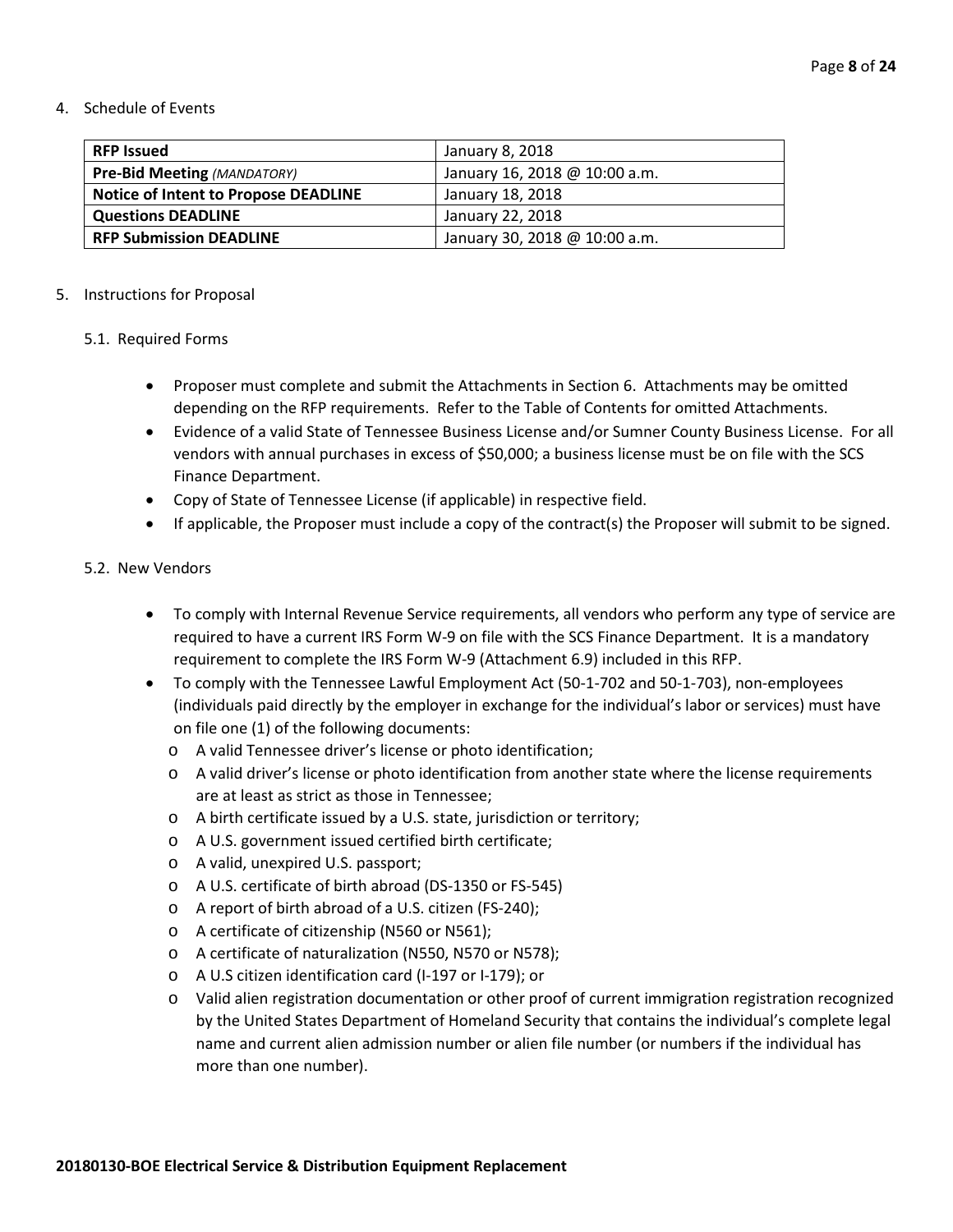5.3. Acknowledgement of Insurance Requirements

By submitting a proposal, Proposer acknowledges that it has read and understands the insurance requirements for the proposal. The Proposer who may have employees, contractors or agents working on SCS properties shall carry current certificates for general and professional liability insurance and for workers' compensation of a minimum of \$250,000. The owner or Principal of each Proposer must also be insured by workers' compensation if they perform any of the services on SCS properties. There will be no exceptions to the insurance requirement. Proposer also understands that the evidence of required insurance must be submitted within fifteen (15) working days following notification of its offer being accepted; otherwise, SCS may rescind its acceptance of the Proposers proposal.

5.4. Clarification and Interpretation of RFP

The words "must" and "shall" in the RFP indicate mandatory requirements. Taking exception to any mandatory requirement shall be considered grounds for rejection. There are other requirements that SCS considers important but not mandatory. It is important to respond in a concise manner to each section and submit an itemized list of all exceptions.

5.5. Proposal Package

# The package containing the proposal must be sealed and clearly marked on the outside of the package: **"20180130-BOE Electrical Service & Distribution Equipment Replacement" DO NOT OPEN**

All sealed proposals packages must include all of the following. Any sealed proposals are subject to rejection as non-conforming if any applicable item is not included.

- One (1) Complete Original
- Two (2) additional copies of the Original
- One (1) electronic format (CD/USB Drive)
- Original Signature on Original Proposal. NO copied or digital signatures.

The outside of the proposal package must be labeled as follows (if applicable):

- 1. Name of Company and Principal Owner, Business License Number, Expiration Date and License Classification.
- 2. In addition to Item 1, the same is applicable to masonry contractors if the work performed is > \$100,000.
- 3. In addition to Item 1, the same is applicable to HVAC, electrical, plumbing or A/C contractors if the work performed is > \$25,000.
- 4. In addition to Item 1, the same is applicable plus the Department of Environment & Conservation License Number and Classification, applicable to geothermal contractors if the work performed is > \$25,000.
- 5. If the prime contractor performs the masonry portion of the project or any of the above listed contractor skill sets and the work performed is > \$100,000; it must be so designated.
- 6. Only one (1) contractor in each classification listed shall be written on the bid envelope.

# **20180130-BOE Electrical Service & Distribution Equipment Replacement**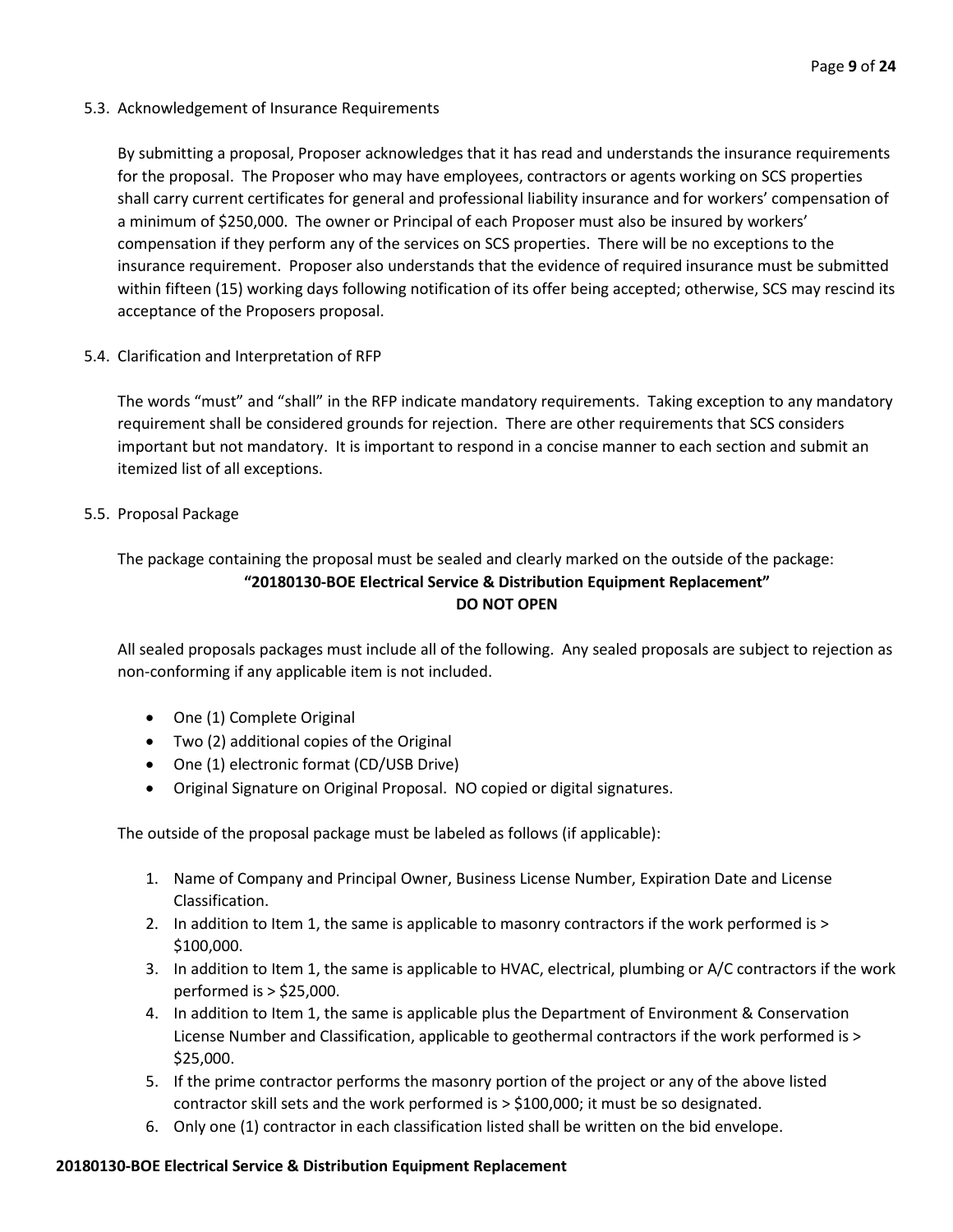#### 5.6. Delivery of Proposals

Sealed proposals will be accepted until **January 30, 2018 @ 10:00 a.m. Local Time**. Proposals received after that time will be deemed invalid. Vendors mailing proposal packages must allow sufficient time to ensure receipt of their package by the time specified. There will be no exceptions. Proposals will be opened and read aloud. The reading of the bids will begin at **10:00 a.m. Local Time**.

Due to the nature of deliveries to the SCS Support Services Facility by carriers such as UPS, FedEx and such like; the proposal package will be accepted if the date and time on the delivery confirmation are indicated to be on or before the Proposal Deadline.

Delivery Address: Sumner County Board of Education Attn: Purchasing Supervisor 1500 Airport Road Gallatin, TN 37066

#### 5.7. Evaluation of Proposals

The SCS Purchasing Supervisor will first examine the proposals to reject those that are clearly non-responsive to the stated requirements. Proposers who are determined to be non-responsive and/or non-responsible will be notified of this determination.

The evaluation process will include the following factors:

- Proposed Timeline
- Proposed Materials
	- o The quality of the materials.
- Company Experience and Qualifications
	- o The nature and scope of the Proposers business.
	- o The number of years the Proposer has been licensed to do business.
	- o The number of years the Proposer has been providing the requested services.
- Compensation/Price Data
	- o Address all costs associated with performance of the contracted services.
- Past Performance and References
	- o Provided a minimum of three (3) client references for similar projects in size and scope successfully completed by Proposer within the last three (3) years. Attachment 6.3.
	- o SCS may also consider other sources of pertinent past performance information, including the districts own experience with the Proposer.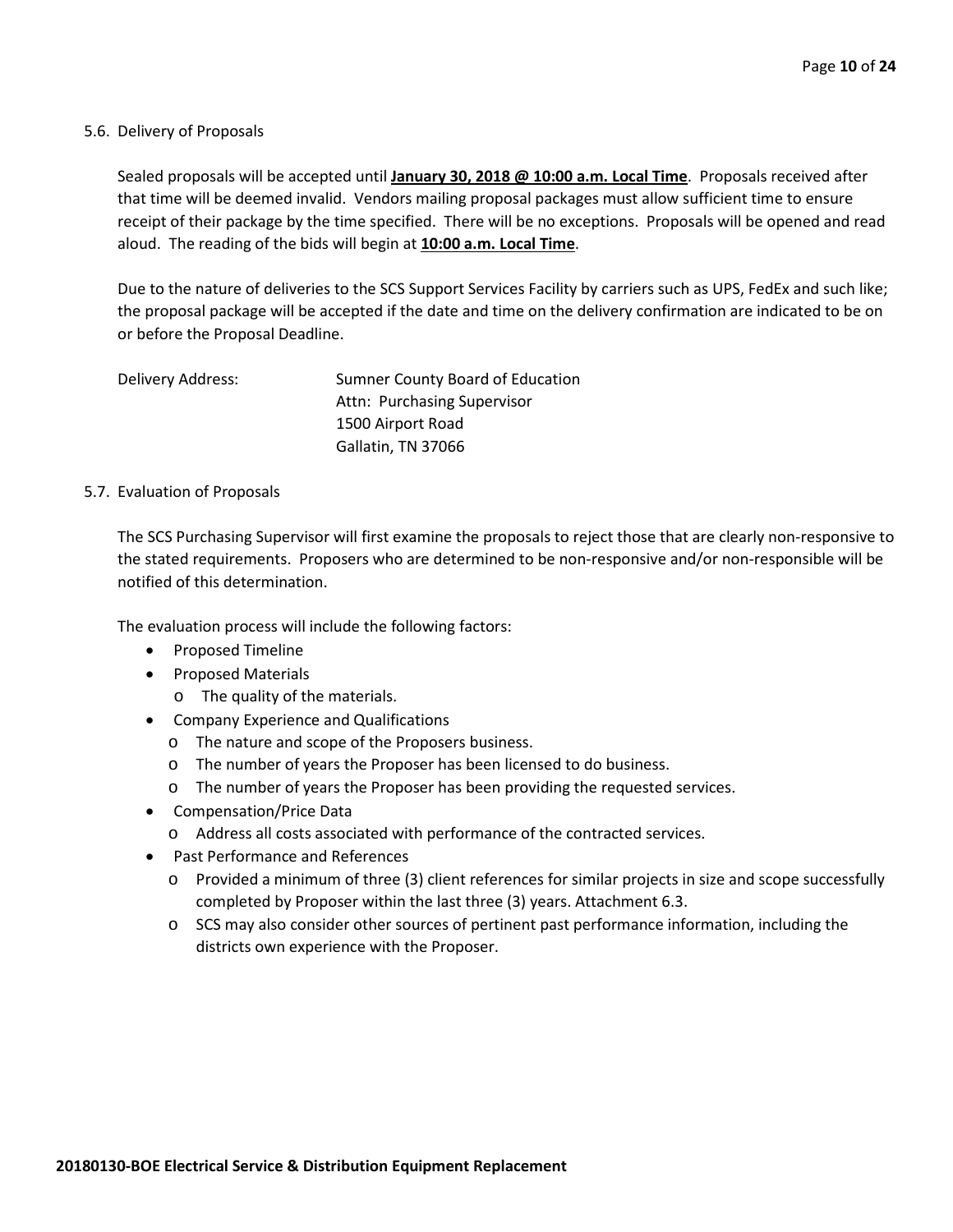#### 5.8. Request for Clarification of Proposals

Requests for clarification of proposals shall be distributed by the Purchasing Supervisor in writing (or email).

#### 5.9. Protests

In the event that any interested party finds any part of the listed specifications, terms or conditions to be discrepant, incomplete or otherwise questionable in any respect; it shall be the responsibility of the concerned party to notify the SCS Purchasing Office of such matters immediately upon receipt of the RFP. All notifications must be sent to the Purchasing Supervisor via email at [purchasing@sumnerschools.org.](mailto:purchasing@sumnerschools.org)

Any actual or prospective Proposer who is aggrieved in connection with the RFP or award of a contract may protest to the Purchasing Supervisor and/or the Sumner County Board of Education at its regularly scheduled meeting.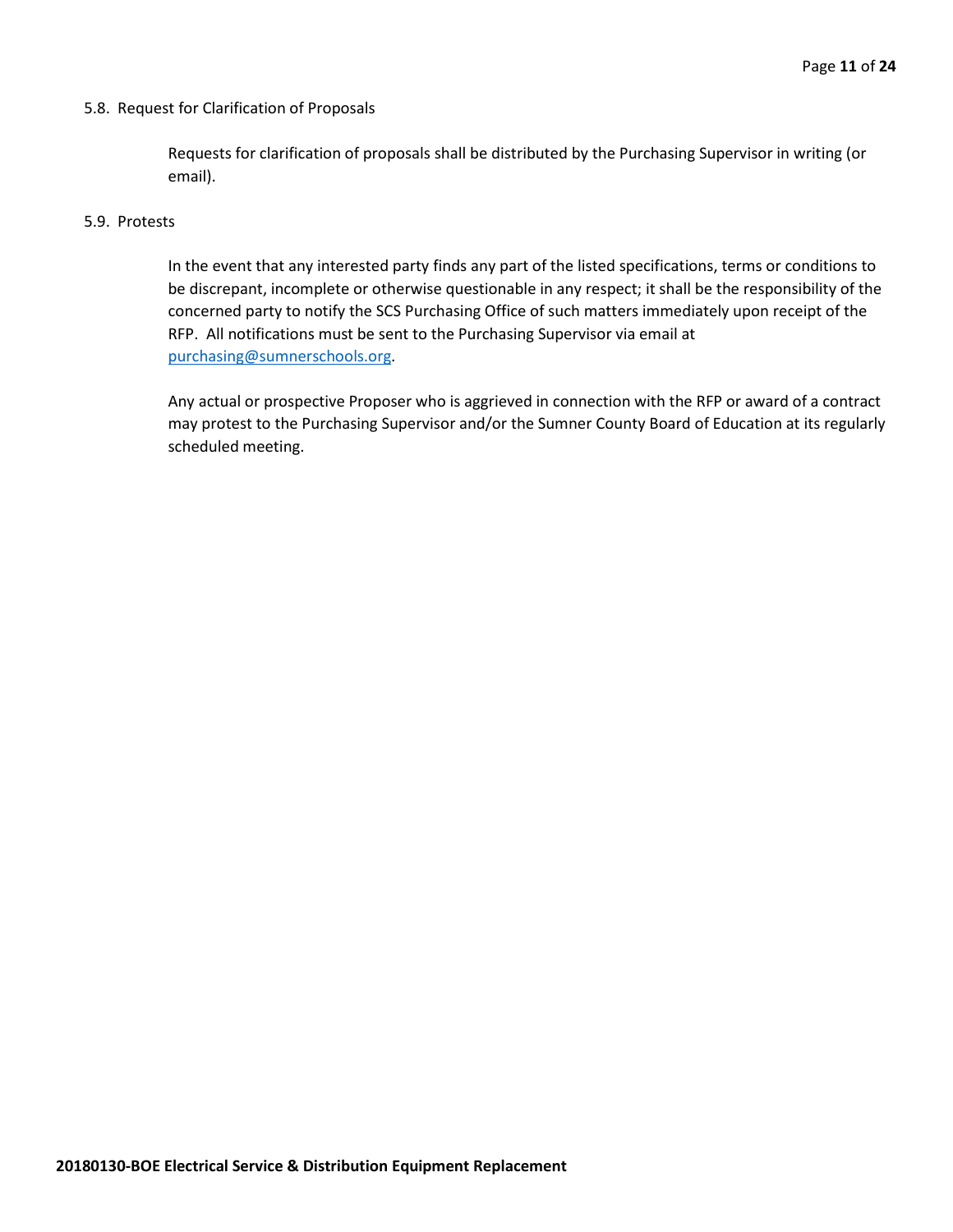#### **ATTACHMENT 6.1 - Contact Information**

| <b>Company Legal Name:</b>                 |          |
|--------------------------------------------|----------|
| <b>Company Official Address:</b>           |          |
|                                            |          |
| Company Web Site (URL):                    |          |
|                                            |          |
| Contact Person for project administration: |          |
|                                            |          |
|                                            |          |
|                                            |          |
|                                            | (office) |
|                                            | (mobile) |
|                                            |          |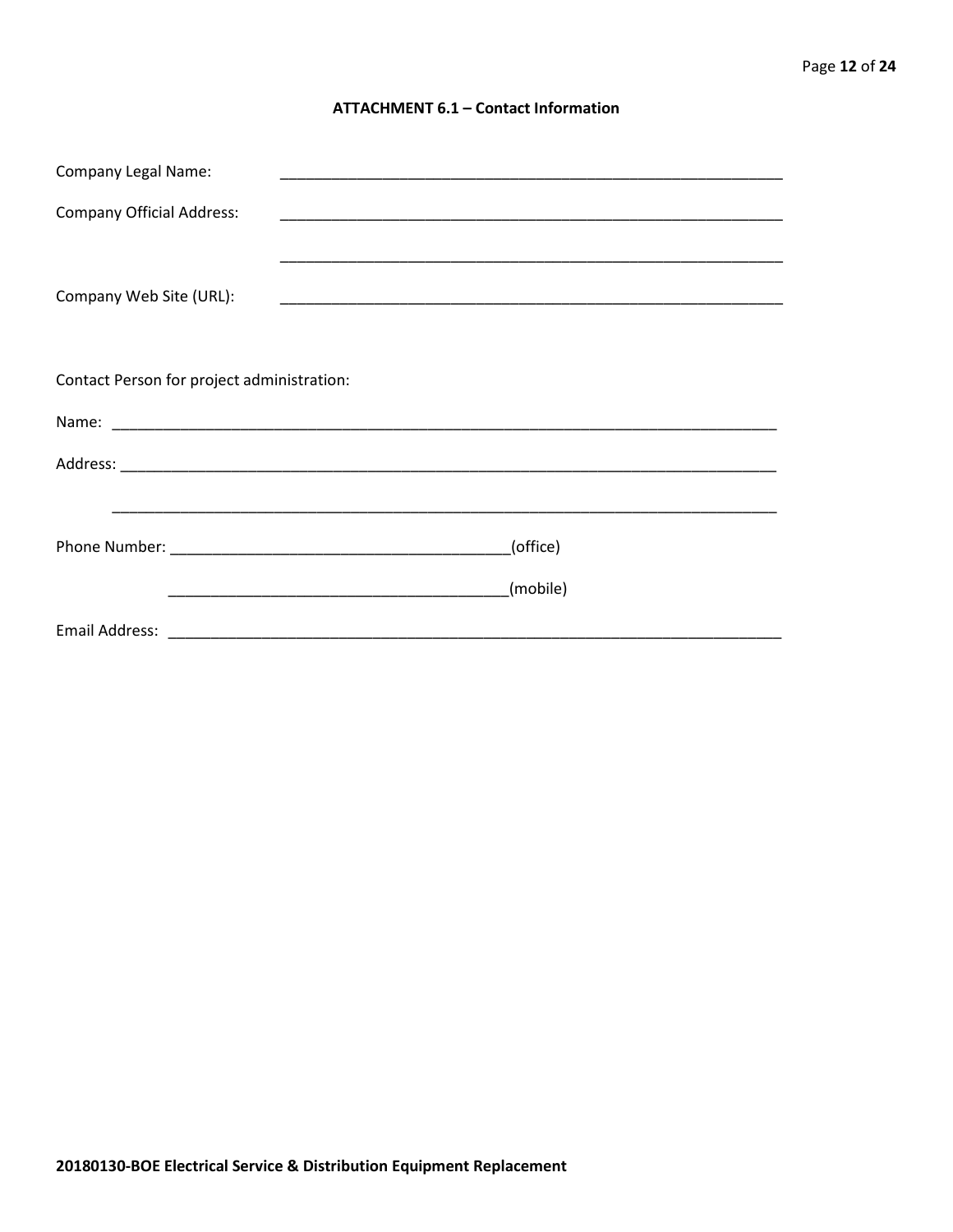

Attn: Purchasing Supervisor 1500 Airport Road Gallatin, TN 37066

# **ATTACHMENT 6.2 – Bid Form/Certification 20180130-BOE Electrical Service & Distribution Equipment Replacement**

| Date |                                       |
|------|---------------------------------------|
|      |                                       |
|      | , a duly authorized representative of |
|      | hereby submit our bid for 20180130-   |

**BOE Electrical Service & Distribution Equipment Replacement** in accordance with the specifications and instructions set

forth in these bid documents.

**TOTAL PROJECT COST** \_\_\_\_\_\_\_\_\_\_\_\_\_\_\_\_\_\_\_\_\_\_\_\_\_\_\_\_\_\_\_\_\_\_\_\_\_\_\_

Authorized Signature \_\_\_\_\_\_\_\_\_\_\_\_\_\_\_\_\_\_\_\_\_\_\_\_\_\_\_\_\_\_\_\_\_\_\_\_\_\_\_\_\_\_\_\_\_\_\_\_\_\_\_\_\_\_\_\_\_\_\_

Title \_\_\_\_\_\_\_\_\_\_\_\_\_\_\_\_\_\_\_\_\_\_\_\_\_\_\_\_\_\_\_\_\_\_\_\_\_\_\_\_\_\_\_\_\_\_\_\_\_\_\_\_\_\_\_\_\_\_\_\_\_\_\_\_\_\_\_\_\_\_\_\_\_

Printed Name \_\_\_\_\_\_\_\_\_\_\_\_\_\_\_\_\_\_\_\_\_\_\_\_\_\_\_\_\_\_\_\_\_\_\_\_\_\_\_\_\_\_\_\_\_\_\_\_\_\_\_\_\_\_\_\_\_\_\_\_\_\_\_\_\_

Vendor Legal Name \_\_\_\_\_\_\_\_\_\_\_\_\_\_\_\_\_\_\_\_\_\_\_\_\_\_\_\_\_\_\_\_\_\_\_\_\_\_\_\_\_\_\_\_\_\_\_\_\_\_\_\_\_\_\_\_\_\_\_\_

Address \_\_\_\_\_\_\_\_\_\_\_\_\_\_\_\_\_\_\_\_\_\_\_\_\_\_\_\_\_\_\_\_\_\_\_\_\_\_\_\_\_\_\_\_\_\_\_\_\_\_\_\_\_\_\_\_\_\_\_\_\_\_\_\_\_\_\_\_\_\_

(*street*) (*city, state, zip*)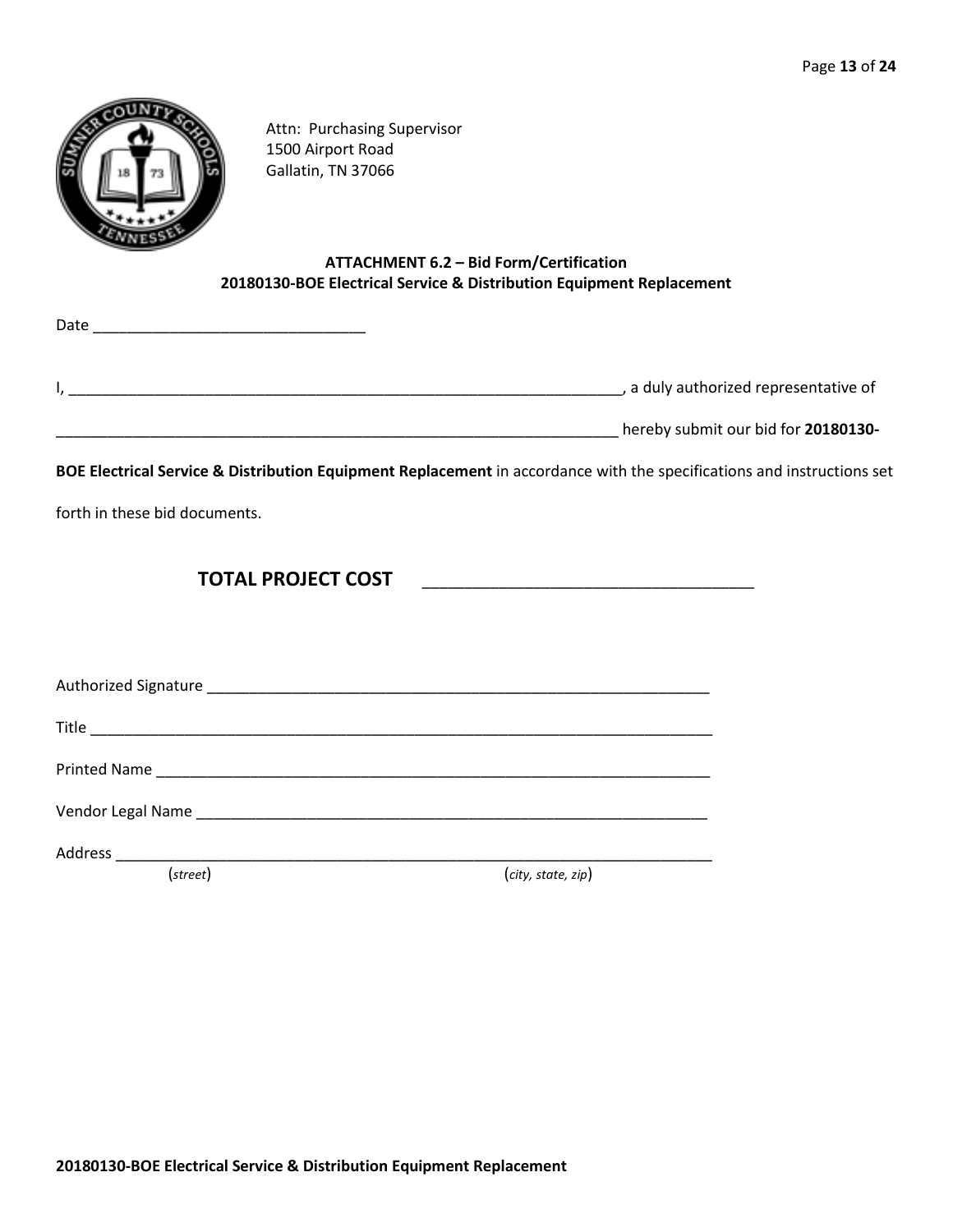| <b>ATTACHMENT 6.3 - References</b> |  |  |
|------------------------------------|--|--|
|------------------------------------|--|--|

\*Proposers may copy this page and submit additional references.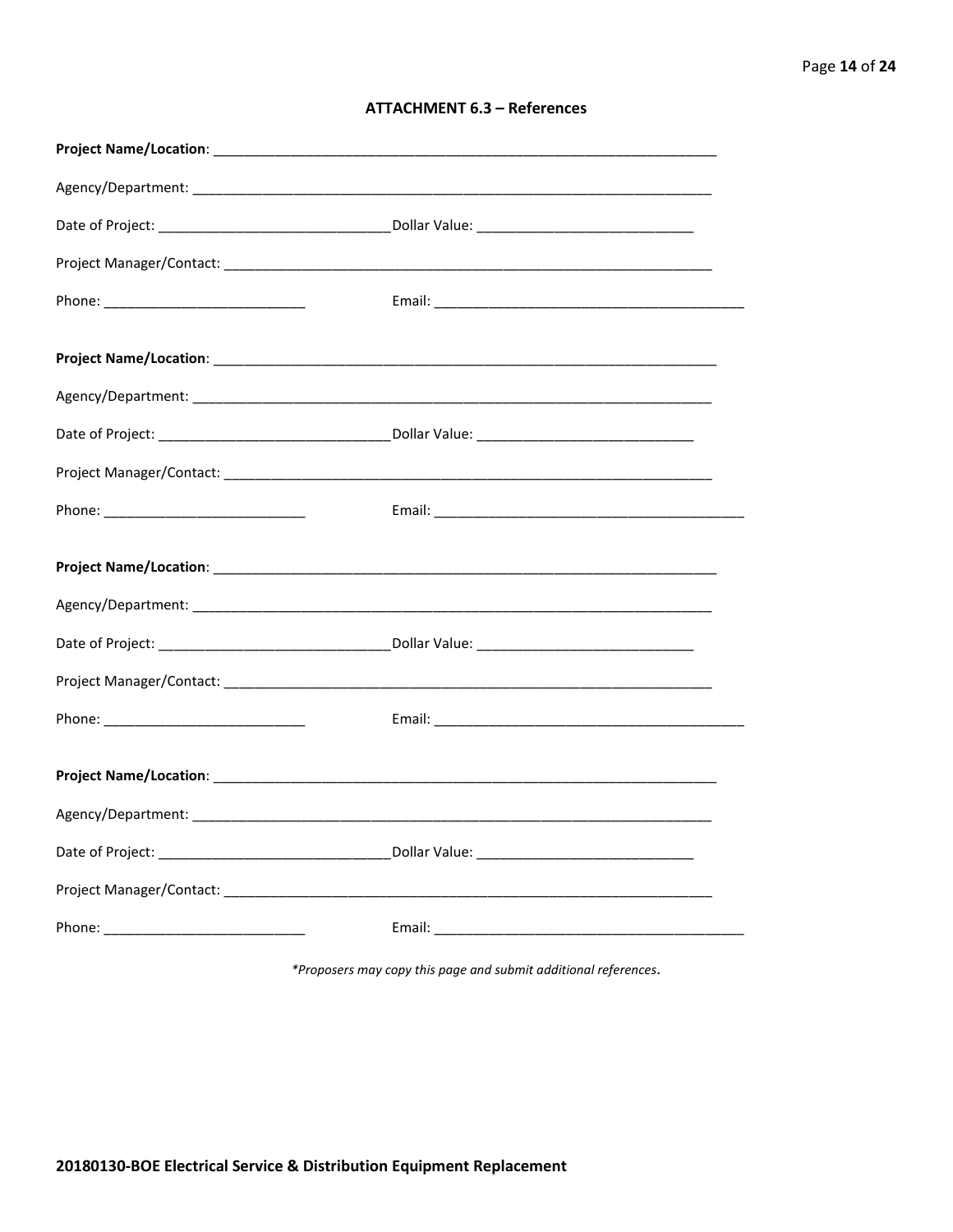#### **ATTACHMENT 6.4 – Certification Regarding Debarment or Suspension**

The prospective participant certifies, to the best of its knowledge and belief, that it and its principals:

- Are not presently debarred, suspended, proposed for debarment, declared ineligible or voluntarily excluded from participation in transactions under federal non-procurement programs by any federal department or agency;
- Have not, within the three year period preceding the proposal, had one or more public transactions (federal, state or local) terminated for cause or default; and
- Are not presently indicated or otherwise criminally or civilly charged by a government entity (federal, state or local) and have not, within the three year period preceding the bid, been convicted or had a civil judgement rendered against it:
	- $\circ$  For the commission of fraud or a criminal offense in connection with obtaining, attempting to obtain or performing a public transaction (federal, state or local) or a procurement contract under such a public transaction;
	- o For the violation of federal or state antitrust statutes, including those proscribing price fixing between competitors, the allocation of customers between competitors, or bid rigging; or
	- o For the commission of embezzlement, theft, forgery, bribery, falsification or destruction of records, making false statements, or receiving stolen property.

\_\_\_\_\_\_\_\_\_\_\_\_\_\_\_\_\_\_\_\_\_\_\_\_\_\_\_\_\_\_\_\_\_\_\_\_\_\_\_\_\_\_\_\_\_\_\_\_\_\_\_\_

I understand that a false statement on this certification may be grounds for the rejection of this proposal or the termination of the award. In addition, under 18 U.S.C. 1001, a false statement may result in a fine of up to \$10,000 or imprisonment for up to five years, or both.

Name of Participating Agency: \_\_\_\_\_\_\_\_\_\_\_\_\_\_\_\_\_\_\_\_\_\_\_\_\_\_\_\_\_\_\_\_\_\_\_\_\_\_\_\_\_\_\_\_\_\_\_\_\_\_\_\_\_\_\_\_\_\_\_\_

Name and Title of Authorized Representative: \_\_\_\_\_\_\_\_\_\_\_\_\_\_\_\_\_\_\_\_\_\_\_\_\_\_\_\_\_\_\_\_\_\_\_\_\_\_\_\_\_\_\_\_\_\_\_

Signature of Authorized Representative: \_\_\_\_\_\_\_\_\_\_\_\_\_\_\_\_\_\_\_\_\_\_\_\_\_\_\_\_\_\_\_\_\_\_\_\_\_\_\_\_\_\_\_\_\_\_\_\_\_\_\_\_

Date: \_\_\_\_\_\_\_\_\_\_\_\_\_\_\_\_\_\_\_\_\_\_\_\_\_\_\_\_

\_\_\_\_ I am unable to certify to the above statement. Attached is my explanation.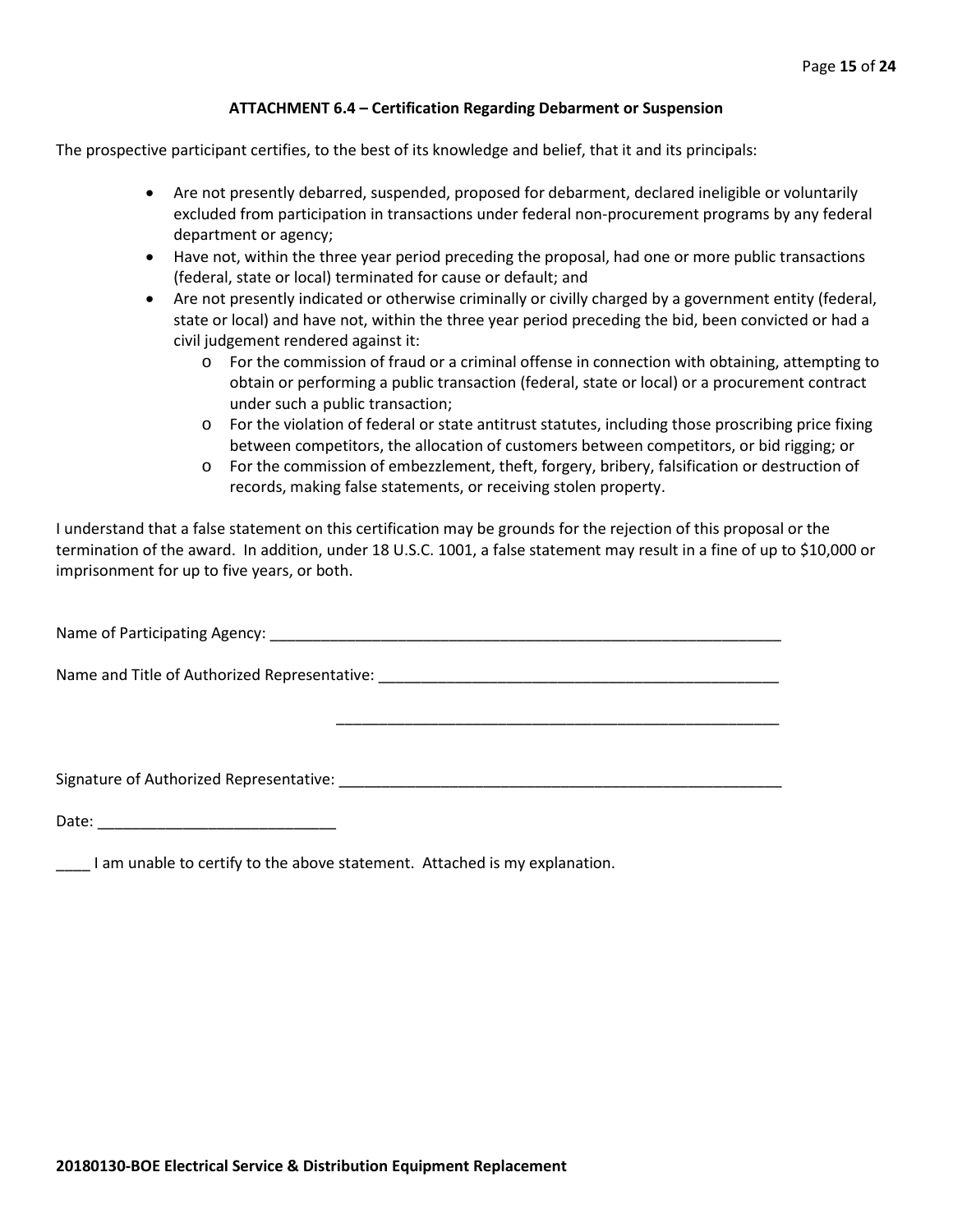#### **ATTACHMENT 6.5 – Condition of Submitting Proposal**

The undersigned Proposer has carefully examined all instructions, requirements, specifications, terms and conditions of the RFP and certifies:

- It is a reputable company regularly engaged in providing goods and/or services necessary to meet the requirements, specifications, terms and conditions of the RFP.
- All statements, information and representations prepared and submitted in response to the RFP are current, complete, true and accurate. Proposer acknowledges that the Sumner County Board of Education (SCS) will rely on such statements, information and representations in selecting the successful proposer(s).
- That the prices quoted shall be SCSs pricing for the products and/or service.
- It shall be bound by all statements, representations, warranties and guarantees made in its proposal.
- Proposer acknowledges that the contract may be canceled if any conflict of interest or appearance of a conflict of interest is discovered by SCS, in its sole discretion.
- All purchase orders must be duly authorized and executed by SCS and subject to the terms and conditions of the RFP.

By checking this box, Proposer agrees that SCS reserves the right to extend the terms, conditions, and prices of this contract to other Institutions (such as State, Local and/or Public Agencies) who express an interest in participating in any contract that results from this RFP. Each of the piggyback Institutions will issue their own purchasing documents for the goods/services. Proposer agrees that SCS shall bear no responsibility or liability for any agreements between Proposer and the other Institution(s) who desire to exercise this option.

| ADDRESS: | <u> 1990 - Johann John Stone, markin film yn y brening yn y brening yn y brening yn y brening yn y brening yn y b</u> |          |  |
|----------|-----------------------------------------------------------------------------------------------------------------------|----------|--|
|          |                                                                                                                       |          |  |
| PHONE:   |                                                                                                                       | (office) |  |
|          |                                                                                                                       | (mobile) |  |
| EMAIL:   |                                                                                                                       |          |  |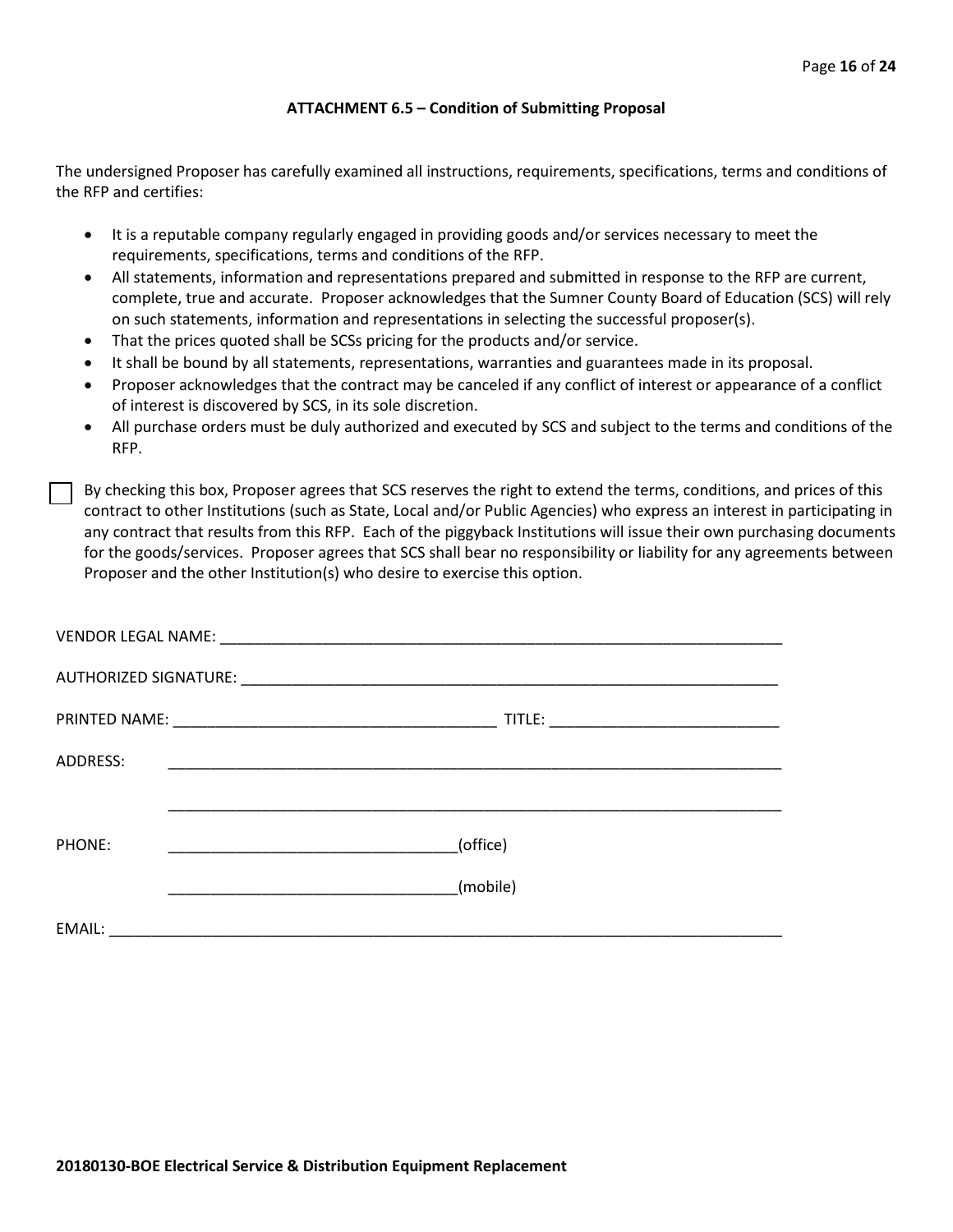#### **ATTACHMENT 6.6 – Statement of Non-Collusion**

The undersigned affirms that they are duly authorized to execute this contract, that this company, corporation, firm, partnership or individual has not prepared this proposal in collusion with any other respondent, and that the contents of this proposal as to prices, terms or conditions of said proposal have not been communicated by the undersigned nor by any employee or agent to any other person engaged in this type of business prior to the official opening of this proposal.

| Address: |          |
|----------|----------|
|          | (office) |
|          |          |
|          |          |
|          |          |
|          |          |
|          |          |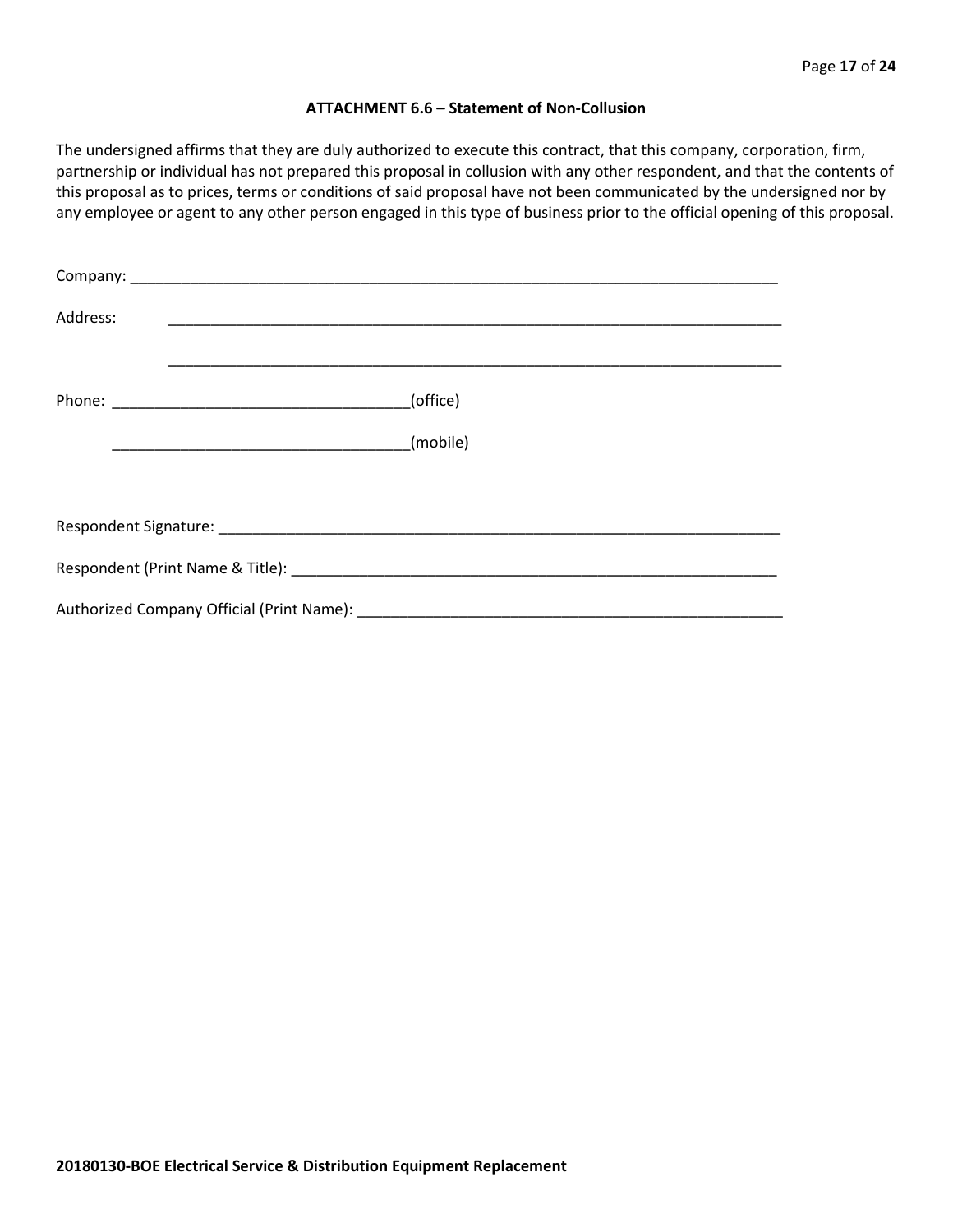#### **ATTACHMENT 6.7 – Attestation Re Personnel**

#### **ATTESTATION RE PERSONNEL USED IN CONTRACT PERFORMANCE**

| <b>CONTRACTOR LEGAL ENTITY NAME:</b>                                   |  |
|------------------------------------------------------------------------|--|
| FEDERAL EMPLOYER IDENTIFICATION NUMBER:<br>(or Social Security Number) |  |

**The Contractor, identified above, does hereby attest, certify, warrant, and assure that the Contractor shall not knowingly utilize the services of an illegal immigrant in the performance of this Contract and shall not knowingly utilize the services of any subcontractor who will utilize the services of an illegal immigrant in the performance of this Contract.**

**SIGNATURE & DATE:**

NOTICE: This attestation MUST be signed by an individual empowered to contractually bind the Contractor.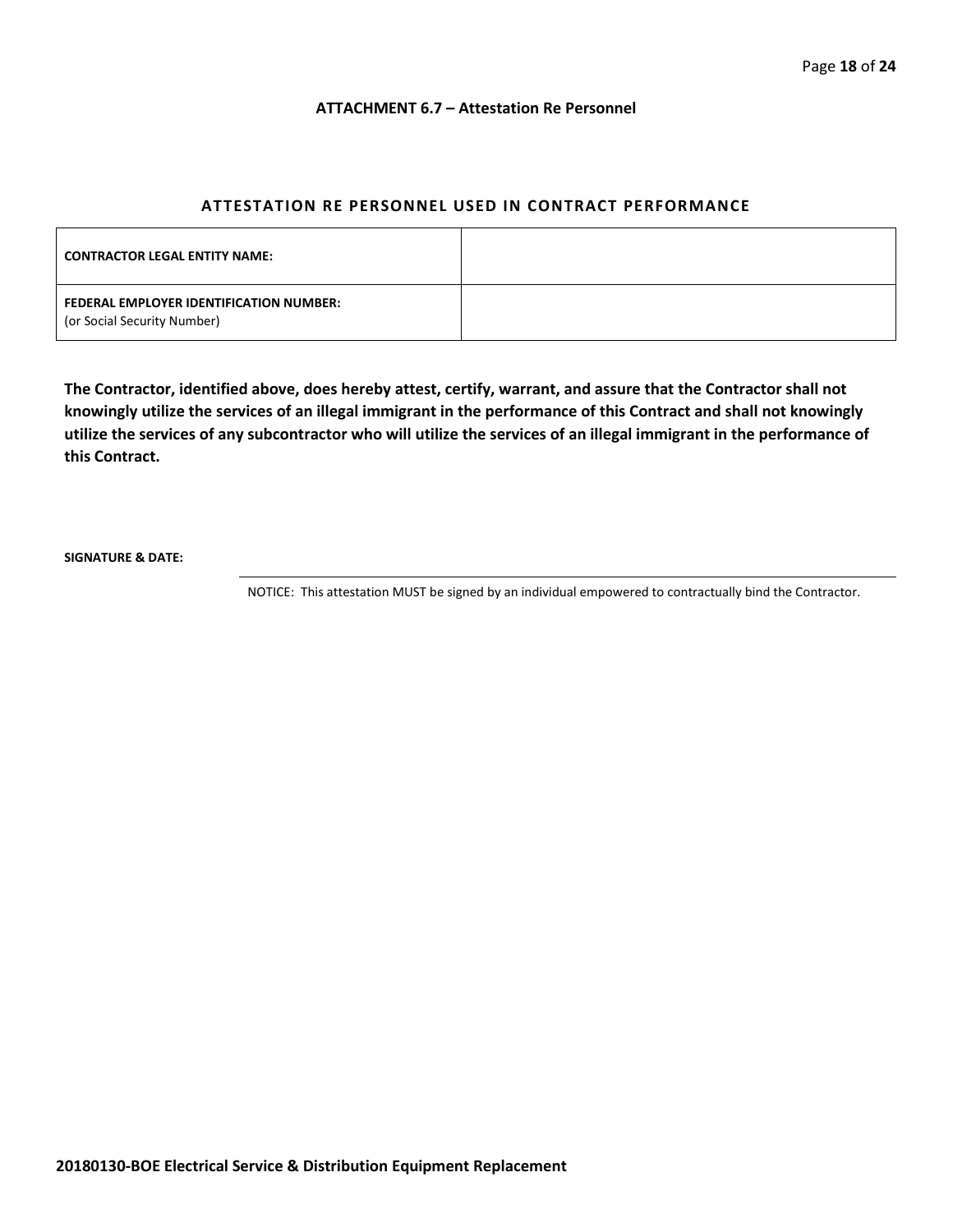#### **ATTACHMENT 6.8 – Drug Free Workplace Affidavit**

The Sumner County Board of Education is committed to maintaining a safe and productive work environment for its employees and to providing high quality service to its citizens. The goal of this policy is for Sumner County Board of Education employees and contractors to remain, or become and remain, drug-free. Abuse and dependency on alcohol and/or drugs can seriously affect the health of employees, contractors and citizens, jeopardize personal safety, impact the safety of others and impair job performance.

STATE OF

**COUNTY OF** \_\_\_\_\_\_\_\_\_\_\_\_\_\_\_\_\_\_\_\_\_\_\_\_\_\_\_\_\_\_\_\_\_

The undersigned, principal officer of

an employer of five (5) or more employees contracting with Sumner County Board of Education to provide goods or services, hereby states under oath as follows:

- 1. The undersigned is a principal officer of (hereinafter referred to as the "Company") and is duly authorized to execute this Affidavit on behalf of the Company.
- 2. The Company submits this Affidavit pursuant to T.C.A. § 50-9-113, which requires each employer with no less than five (5) employees receiving pay who contracts with the state and any local government to provide contracted services to submit an affidavit stating that such employer has a drug-free workplace program that complies with Title 50, Chapter 9 of the *Tennessee Code Annotated*.
- 3. The Company is in compliance with T.C.A. § 50-9-113 and all applicable Federal Laws, Rules and Regulations requiring a drug-free workplace program.

Further affiant saith not.

| <b>STATE OF</b><br><u> 1989 - Johann John Stein, markin film yn y system yn y system yn y system yn y system yn y system yn y system</u>                                                                                                                                                                           |  |           |
|--------------------------------------------------------------------------------------------------------------------------------------------------------------------------------------------------------------------------------------------------------------------------------------------------------------------|--|-----------|
| <b>COUNTY OF</b>                                                                                                                                                                                                                                                                                                   |  |           |
| Before me personally appeared and the state of the state of the state of the state of the state of the state o<br>I am personally acquainted (or proved to me on the basis of satisfactory evidence) and who acknowledged that such<br>person executed the foregoing affidavit for the purposes therein contained. |  | with whom |
|                                                                                                                                                                                                                                                                                                                    |  |           |
| Notary Public                                                                                                                                                                                                                                                                                                      |  |           |
| My commission expires: My commission expires:                                                                                                                                                                                                                                                                      |  |           |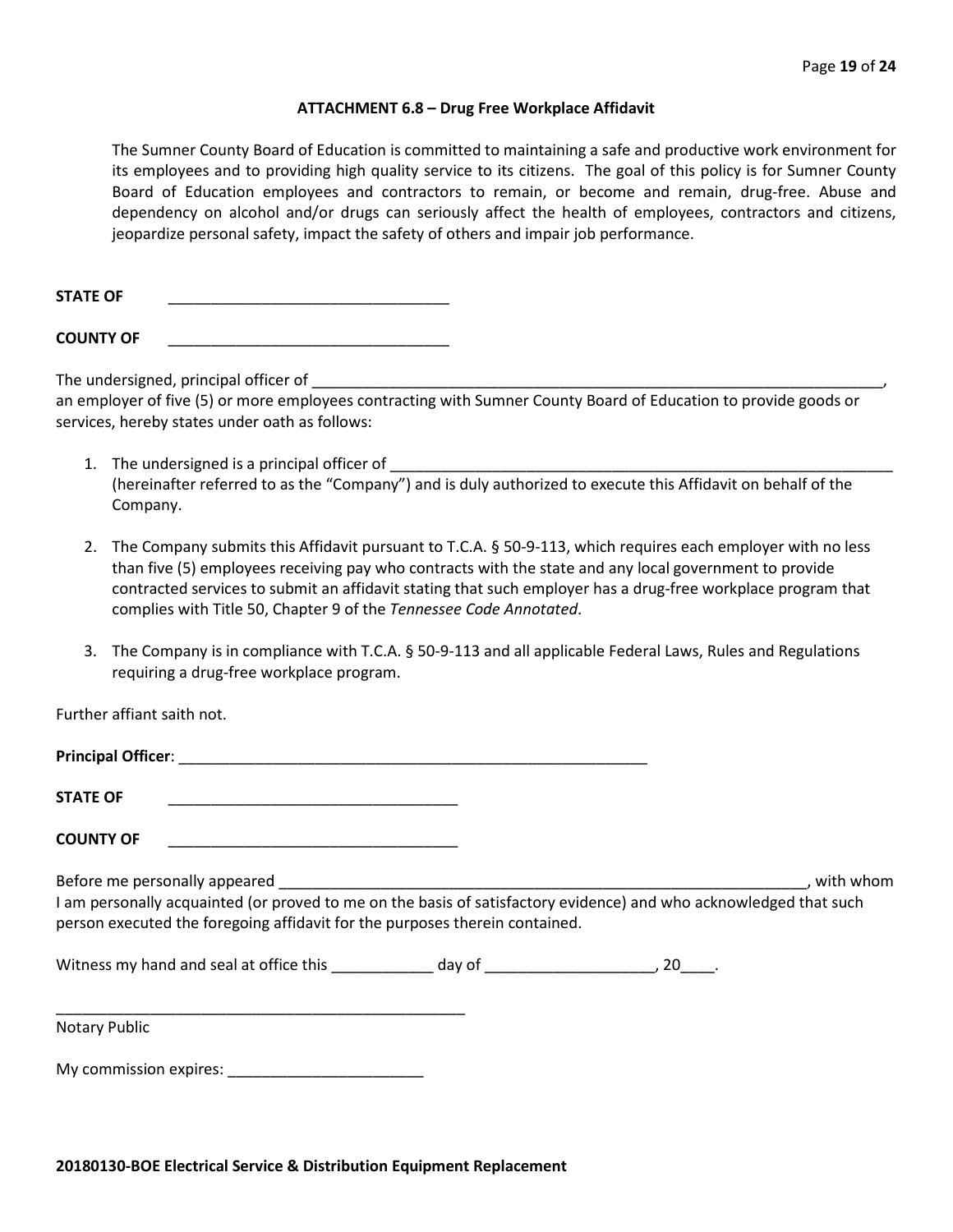#### **ATTACHMENT 6.9 – W9**

| <b>Request for Taxpayer</b><br>(Rev. December 2014)<br><b>Identification Number and Certification</b><br>Department of the Treasury<br>Internal Revenue Service                                                                                                                                                                                                                                                                                                                                                                                                                                                                                                                                                                                                                                                                                                                                                                                                                                                                                                                                                                                                                                                                                                                                                                                                                                                                                                                                                                                                                                                                                                                                                                                                                                                                                                                                                                                                                                                                                                                                                                                                                                                                                                                                                                                                                                                                                                                        |                                                                                                                                                                                                                                                                                                                            |                                                                                                                                                                                                                                                                                                                                  |  |                                         | Give Form to the<br>requester. Do not<br>send to the IRS.                                                                                                                               |                        |  |  |  |  |                         |
|----------------------------------------------------------------------------------------------------------------------------------------------------------------------------------------------------------------------------------------------------------------------------------------------------------------------------------------------------------------------------------------------------------------------------------------------------------------------------------------------------------------------------------------------------------------------------------------------------------------------------------------------------------------------------------------------------------------------------------------------------------------------------------------------------------------------------------------------------------------------------------------------------------------------------------------------------------------------------------------------------------------------------------------------------------------------------------------------------------------------------------------------------------------------------------------------------------------------------------------------------------------------------------------------------------------------------------------------------------------------------------------------------------------------------------------------------------------------------------------------------------------------------------------------------------------------------------------------------------------------------------------------------------------------------------------------------------------------------------------------------------------------------------------------------------------------------------------------------------------------------------------------------------------------------------------------------------------------------------------------------------------------------------------------------------------------------------------------------------------------------------------------------------------------------------------------------------------------------------------------------------------------------------------------------------------------------------------------------------------------------------------------------------------------------------------------------------------------------------------|----------------------------------------------------------------------------------------------------------------------------------------------------------------------------------------------------------------------------------------------------------------------------------------------------------------------------|----------------------------------------------------------------------------------------------------------------------------------------------------------------------------------------------------------------------------------------------------------------------------------------------------------------------------------|--|-----------------------------------------|-----------------------------------------------------------------------------------------------------------------------------------------------------------------------------------------|------------------------|--|--|--|--|-------------------------|
| σû<br>page                                                                                                                                                                                                                                                                                                                                                                                                                                                                                                                                                                                                                                                                                                                                                                                                                                                                                                                                                                                                                                                                                                                                                                                                                                                                                                                                                                                                                                                                                                                                                                                                                                                                                                                                                                                                                                                                                                                                                                                                                                                                                                                                                                                                                                                                                                                                                                                                                                                                             | 1 Name (as shown on your income tax return). Name is required on this line; do not leave this line blank.<br>2 Business name/disregarded entity name, if different from above<br>4 Exemptions (codes apply only to<br>3 Check appropriate box for federal tax classification; check only one of the following seven boxes: |                                                                                                                                                                                                                                                                                                                                  |  |                                         |                                                                                                                                                                                         |                        |  |  |  |  |                         |
| Specific Instructions on<br>C Corporation<br>S Corporation Partnership<br>Individual/sole proprietor or<br>Trust/estate<br>Print or type<br>single-member LLC<br>Limited liability company. Enter the tax classification (C=C corporation, S=S corporation, P=partnership) ▶<br>Note. For a single-member LLC that is disregarded, do not check LLC; check the appropriate box in the line above for<br>the tax classification of the single-member owner.<br>code (if any)                                                                                                                                                                                                                                                                                                                                                                                                                                                                                                                                                                                                                                                                                                                                                                                                                                                                                                                                                                                                                                                                                                                                                                                                                                                                                                                                                                                                                                                                                                                                                                                                                                                                                                                                                                                                                                                                                                                                                                                                            |                                                                                                                                                                                                                                                                                                                            |                                                                                                                                                                                                                                                                                                                                  |  |                                         | certain entities, not individuals; see<br>instructions on page 3):<br>Exempt payee code (if any)<br>Exemption from FATCA reporting<br>(Applies to accounts maintained outside the U.S.) |                        |  |  |  |  |                         |
| See                                                                                                                                                                                                                                                                                                                                                                                                                                                                                                                                                                                                                                                                                                                                                                                                                                                                                                                                                                                                                                                                                                                                                                                                                                                                                                                                                                                                                                                                                                                                                                                                                                                                                                                                                                                                                                                                                                                                                                                                                                                                                                                                                                                                                                                                                                                                                                                                                                                                                    | Other (see instructions) ▶<br>6 City, state, and ZIP code                                                                                                                                                                                                                                                                  | 5 Address (number, street, and apt. or suite no.)<br>7 List account number(s) here (optional)                                                                                                                                                                                                                                    |  | Requester's name and address (optional) |                                                                                                                                                                                         |                        |  |  |  |  |                         |
| Part I                                                                                                                                                                                                                                                                                                                                                                                                                                                                                                                                                                                                                                                                                                                                                                                                                                                                                                                                                                                                                                                                                                                                                                                                                                                                                                                                                                                                                                                                                                                                                                                                                                                                                                                                                                                                                                                                                                                                                                                                                                                                                                                                                                                                                                                                                                                                                                                                                                                                                 |                                                                                                                                                                                                                                                                                                                            | <b>Taxpayer Identification Number (TIN)</b><br>Enter your TIN in the appropriate box. The TIN provided must match the name given on line 1 to avoid                                                                                                                                                                              |  |                                         |                                                                                                                                                                                         | Social security number |  |  |  |  |                         |
|                                                                                                                                                                                                                                                                                                                                                                                                                                                                                                                                                                                                                                                                                                                                                                                                                                                                                                                                                                                                                                                                                                                                                                                                                                                                                                                                                                                                                                                                                                                                                                                                                                                                                                                                                                                                                                                                                                                                                                                                                                                                                                                                                                                                                                                                                                                                                                                                                                                                                        | TIN on page 3.                                                                                                                                                                                                                                                                                                             | backup withholding. For individuals, this is generally your social security number (SSN). However, for a<br>resident alien, sole proprietor, or disregarded entity, see the Part I instructions on page 3. For other<br>entities, it is your employer identification number (EIN). If you do not have a number, see How to get a |  |                                         | or                                                                                                                                                                                      |                        |  |  |  |  |                         |
|                                                                                                                                                                                                                                                                                                                                                                                                                                                                                                                                                                                                                                                                                                                                                                                                                                                                                                                                                                                                                                                                                                                                                                                                                                                                                                                                                                                                                                                                                                                                                                                                                                                                                                                                                                                                                                                                                                                                                                                                                                                                                                                                                                                                                                                                                                                                                                                                                                                                                        | <b>Employer identification number</b><br>Note. If the account is in more than one name, see the instructions for line 1 and the chart on page 4 for<br>guidelines on whose number to enter.                                                                                                                                |                                                                                                                                                                                                                                                                                                                                  |  |                                         |                                                                                                                                                                                         |                        |  |  |  |  |                         |
| Under penalties of perjury, I certify that:<br>1. The number shown on this form is my correct taxpayer identification number (or I am waiting for a number to be issued to me); and<br>2. I am not subject to backup withholding because: (a) I am exempt from backup withholding, or (b) I have not been notified by the Internal Revenue<br>Service (IRS) that I am subject to backup withholding as a result of a failure to report all interest or dividends, or (c) the IRS has notified me that I am<br>no longer subject to backup withholding; and<br>3. I am a U.S. citizen or other U.S. person (defined below); and<br>4. The FATCA code(s) entered on this form (if any) indicating that I am exempt from FATCA reporting is correct.<br>Certification instructions. You must cross out item 2 above if you have been notified by the IRS that you are currently subject to backup withholding<br>because you have failed to report all interest and dividends on your tax return. For real estate transactions, item 2 does not apply. For mortgage<br>interest paid, acquisition or abandonment of secured property, cancellation of debt, contributions to an individual retirement arrangement (IRA), and<br>generally, payments other than interest and dividends, you are not required to sign the certification, but you must provide your correct TIN. See the<br>instructions on page 3.                                                                                                                                                                                                                                                                                                                                                                                                                                                                                                                                                                                                                                                                                                                                                                                                                                                                                                                                                                                                                                                                          |                                                                                                                                                                                                                                                                                                                            |                                                                                                                                                                                                                                                                                                                                  |  |                                         |                                                                                                                                                                                         |                        |  |  |  |  |                         |
| Sign<br>Here                                                                                                                                                                                                                                                                                                                                                                                                                                                                                                                                                                                                                                                                                                                                                                                                                                                                                                                                                                                                                                                                                                                                                                                                                                                                                                                                                                                                                                                                                                                                                                                                                                                                                                                                                                                                                                                                                                                                                                                                                                                                                                                                                                                                                                                                                                                                                                                                                                                                           | Signature of<br>U.S. person $\blacktriangleright$                                                                                                                                                                                                                                                                          |                                                                                                                                                                                                                                                                                                                                  |  | Date P                                  |                                                                                                                                                                                         |                        |  |  |  |  |                         |
| · Form 1098 (home mortgage interest), 1098-E (student loan interest), 1098-T<br><b>General Instructions</b><br>(tuition)<br>Section references are to the Internal Revenue Code unless otherwise noted.<br>• Form 1099-C (canceled debt)<br>Future developments. Information about developments affecting Form W-9 (such<br>. Form 1099-A (acquisition or abandonment of secured property)<br>as legislation enacted after we release it) is at www.irs.gov/fw9.<br>Use Form W-9 only if you are a U.S. person (including a resident alien), to<br><b>Purpose of Form</b><br>provide your correct TIN.<br>If you do not return Form W-9 to the requester with a TIN, you might be subject<br>An individual or entity (Form W-9 requester) who is required to file an information<br>to backup withholding. See What is backup withholding? on page 2.<br>return with the IRS must obtain your correct taxpayer identification number (TIN)<br>which may be your social security number (SSN), individual taxpayer identification<br>By signing the filled-out form, you:<br>number (ITIN), adoption taxpayer identification number (ATIN), or employer<br>1. Certify that the TIN you are giving is correct (or you are waiting for a number<br>identification number (EIN), to report on an information return the amount paid to<br>to be issued).<br>you, or other amount reportable on an information return. Examples of information<br>2. Certify that you are not subject to backup withholding, or<br>returns include, but are not limited to, the following:<br>3. Claim exemption from backup withholding if you are a U.S. exempt payee. If<br>· Form 1099-INT (interest earned or paid)<br>applicable, you are also certifying that as a U.S. person, your allocable share of<br>. Form 1099-DIV (dividends, including those from stocks or mutual funds)<br>any partnership income from a U.S. trade or business is not subject to the<br>. Form 1099-MISC (various types of income, prizes, awards, or gross proceeds)<br>withholding tax on foreign partners' share of effectively connected income, and<br>. Form 1099-B (stock or mutual fund sales and certain other transactions by<br>4. Certify that FATCA code(s) entered on this form (if any) indicating that you are<br>brokers)<br>exempt from the FATCA reporting, is correct. See What is FATCA reporting? on<br>page 2 for further information.<br>· Form 1099-S (proceeds from real estate transactions) |                                                                                                                                                                                                                                                                                                                            |                                                                                                                                                                                                                                                                                                                                  |  |                                         |                                                                                                                                                                                         |                        |  |  |  |  |                         |
|                                                                                                                                                                                                                                                                                                                                                                                                                                                                                                                                                                                                                                                                                                                                                                                                                                                                                                                                                                                                                                                                                                                                                                                                                                                                                                                                                                                                                                                                                                                                                                                                                                                                                                                                                                                                                                                                                                                                                                                                                                                                                                                                                                                                                                                                                                                                                                                                                                                                                        |                                                                                                                                                                                                                                                                                                                            | ● Form 1099-K (merchant card and third party network transactions)<br>Cat. No. 10231X                                                                                                                                                                                                                                            |  |                                         |                                                                                                                                                                                         |                        |  |  |  |  | Form W-9 (Rev. 12-2014) |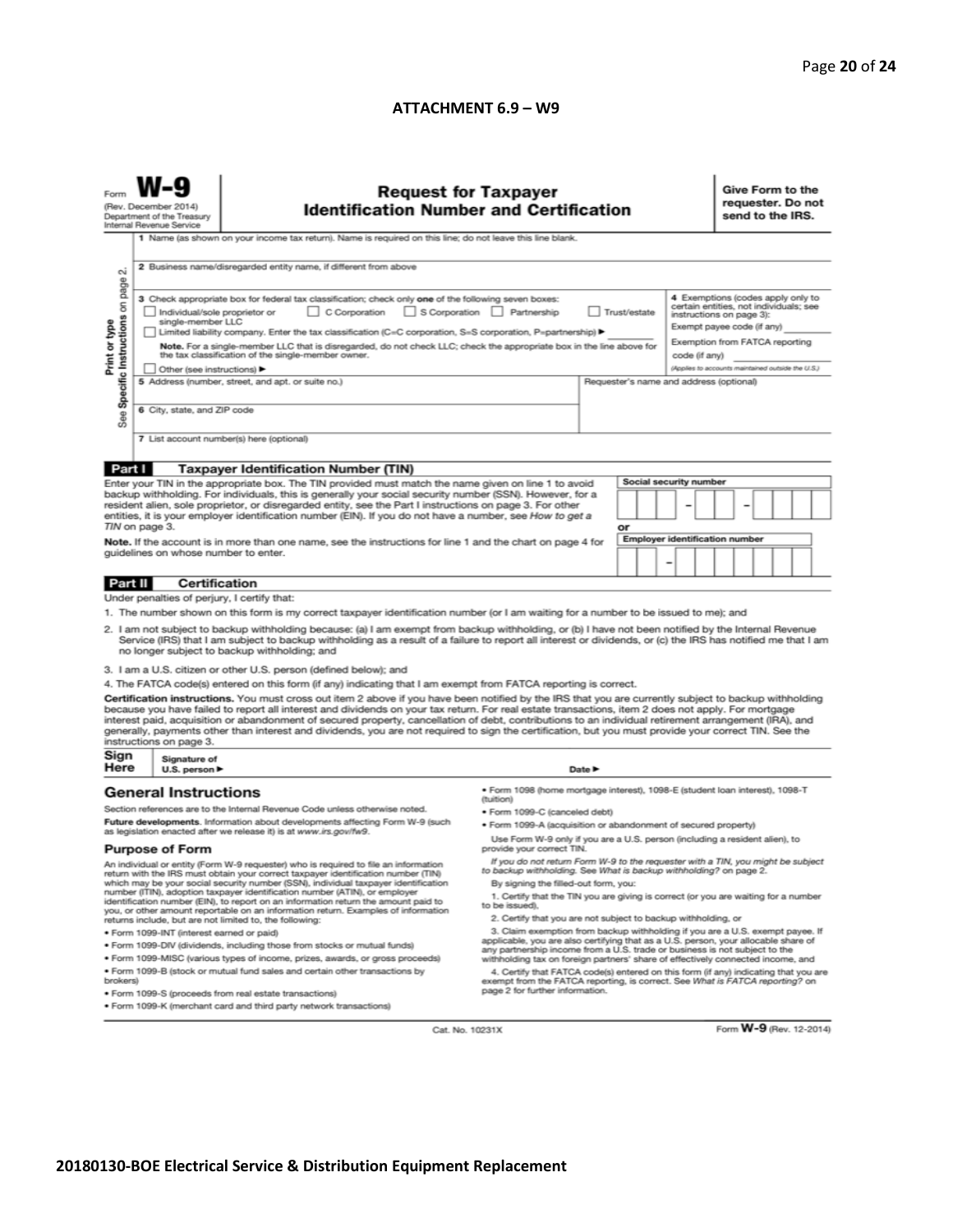#### **ATTACHMENT 6.10 – Standard Terms & Conditions SUMNER COUNTY BOARD OF EDUCATION (SCS)**

#### **1. PREPARATION AND SUBMISSION OF BID.**

- **a.** Failure to examine any drawings**,** specifications, or instructions will be at the bidder's risk. Any deviation from the stated terms, conditions and specifications must be coordinated with and approved in writing by the SCS Purchasing Supervisor.
- **b.** BID SUBMITTAL / SIGNATURE: Bid shall give the full name and business address of the bidder. If the bidder is a corporation, the name shall be stated as it is in the corporate charter. Bids must be signed in ink by the bidder's authorized agent. Unsigned bids will be rejected. Bids are to be sealed and the outside of the envelope is to reference the bid number. The person signing the bid must show his title, and if requested by the institution, must furnish satisfactory proof of his or her authority to bind his or her company in contract. Bidder understands that by submitting a bid with an authorized signature, it shall constitute an offer to SCS. Bids must be typewritten or in ink; otherwise they may not be considered. Purchase orders will be issued to the firm name appearing on the W9. Facsimile responses will not be considered.
- **c.** SCS is not responsible for any costs incurred by any vendor pursuant to the RFP. The vendor shall be responsible for all costs incurred in connection with the preparation and submission of its proposal.
- **d.** All bidders must be in compliance with T.C.A. § 62-6-119 at the time of the bid and provide evidence of compliance with the applicable provisions of the chapter before such bid may be considered.
- **e.** Bids are to be received in the location designated on the bid no later than the specified date and time. Late bids will NOT be opened or considered.
- **f.** No erasures permitted. Errors may be crossed out and corrections printed in ink or typewritten adjacent to error and must be initialed in ink by person signing bid.
- **g.** Specifications: Reference to available specifications shall be sufficient to make the terms of the specifications binding on the bidder. The use of the name of a manufacturer, or any special brand or make in describing an item does not restrict the bidder to that manufacturer or specific article, unless specifically stated. Comparable products of other manufacturers will be considered if proof of compatibility is contained in the bid. Bidders are required to notify SCSs Purchasing Supervisor whenever specifications/procedures are not perceived to be fair and open. The articles on which the bids are submitted must be equal or superior to that specified. Informative and Descriptive Literature: The bidder must show brand or trade names of the articles bid, when applicable. It shall be the responsibility of the vendor, including vendors whose product is referenced, to furnish with the bid such specifications, catalog pages, brochures or other data as will provide an adequate basis for determining the quality and functional capabilities of the product offered. Failure to provide this data may be considered valid justification for rejection of bid.
- **h.** Samples: Samples of items when called for, must be furnished free of expense, and if not destroyed will, upon vendor's request within ten (10) days of bid opening, be returned at the bidder's expense. Each sample must be labeled with the bidder's name, manufacturer's brand name and number, bid number and item reference.
- **i.** Time of Performance: The number of calendar days in which delivery is to be made after receipt of order shall be stated in the bid and may be a factor in making an award, price notwithstanding. If no delivery time is stated in the bid, bidder agrees that delivery is to be made within two weeks (10 business days) of order.
- **j.** Transportation and delivery charges should be included in the price and be fully prepaid by the vendor to the destination specified in the bid. Bid prices shall include delivery of all items F.O.B. destination.
- **k.** New materials and supplies must be delivered unless otherwise specifically stated in the bid.
- **l.** Alternate/multiple bids will not be considered unless specifically called for in the bid.
- **m.** Only bids submitted on bid forms furnished by the Institution will be considered.
- n. By signing this bid where indicated, the bidder agrees to strictly abide by all local, state and federal statutes and regulations. The bidder further certifies that this bid is made without collusion or fraud.
- **o.** Failure to Bid/Error in Bid. In case of error in the extension of prices in the bid, the unit price will govern. Late bids will NOT be opened or considered. Bidders are cautioned to verify their bids before submission, as amendments received after the bid deadline will not be considered. No bid shall be altered, amended or withdrawn after opening. After bid opening, a bidder may withdraw a bid only when there is obvious clerical error such as a misplaced decimal point, or when enforcement of the bid would impose unconscionable hardship due to an error in the bid resulting in a quotation substantially below the other bids received. Bid withdrawals will be considered only upon written request of the bidder.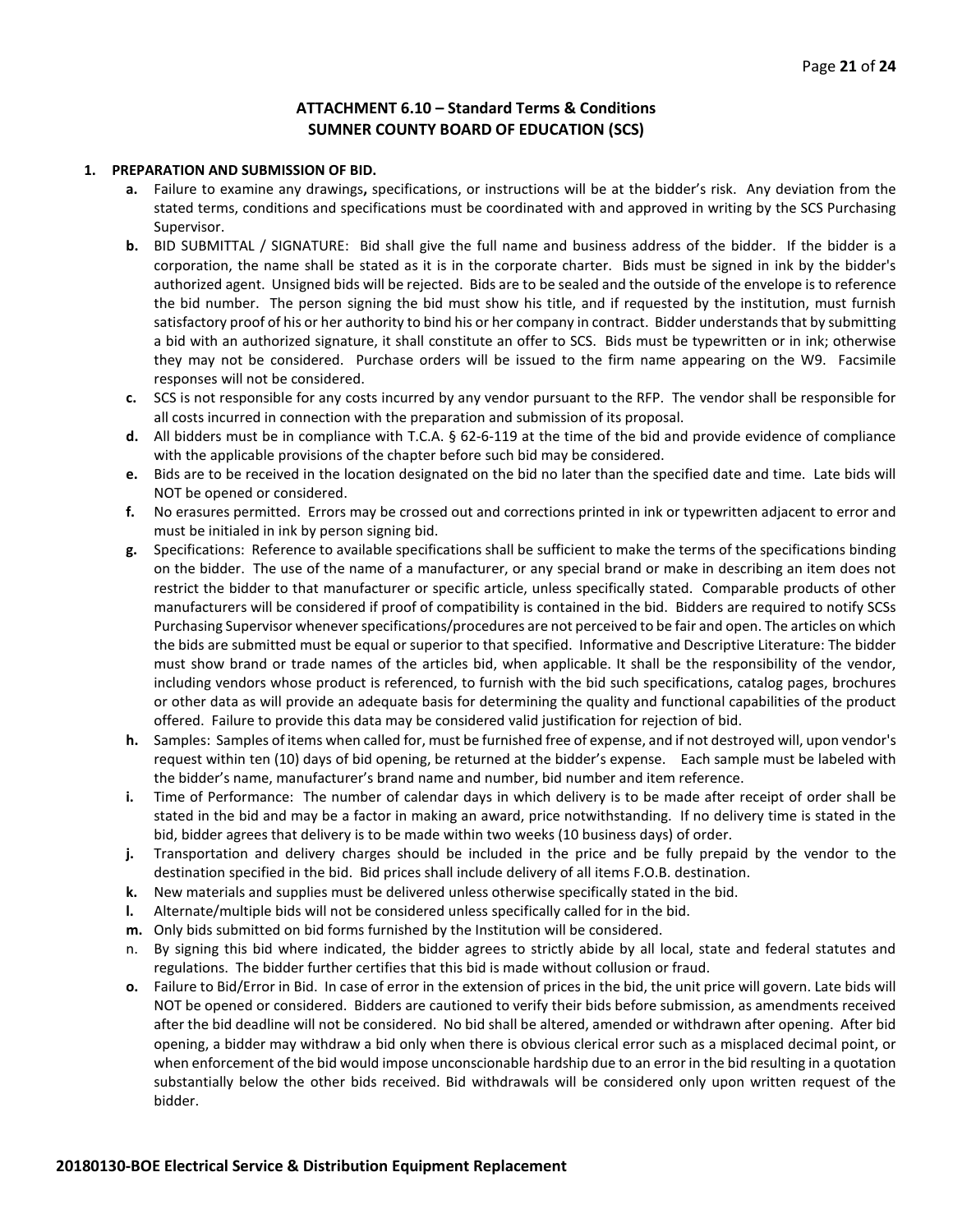- **2. OPEN RECORDS.** In order to comply with the provisions of the Tennessee Open Records Act, all bids will be publicly opened and are subject to public inspection after the award upon written request. Bidders may be present at bid opening. Summary information will be posted the SCS website, www.sumnerschools.org under the Invitation to Bid link.
- **3. ACCEPTANCE AND AWARD.** SCS reserves the right to reject any and all bids and to waive any informality in bids and, unless otherwise specified by the bidder to accept any item in the bid. Action to reject all bids shall be taken for unreasonably high prices, errors in the bid documents, cessation of need, unavailability of funds, or any other reason approved by SCS.
	- a. Contracts and purchases will be made with the lowest, responsive, responsible, qualified bidder. The quality of the articles to be supplied, their conformity with the specifications, their suitability to the requirements of the Institution, cash discount offered and the delivery terms will be taken into consideration.
	- b. Any deviation from these stated terms, specifications and conditions must be coordinated with and approved in writing by the Purchasing Supervisor.
	- c. Prices quoted on the response (if any) are to be considered firm and binding until the said equipment, supplies or services are in the possession of SCS.
	- d. SCS reserves the right to order more or less than the quantity listed in the bid.
	- e. If a bidder fails to state a time within which a bid must be accepted, it is understood and agreed that SCS shall have ninety (90) days to accept.
	- f. No purchase or contract is authorized or valid until the issuance of a SCS purchase order in accordance with SCS policy. No SCS employee is authorized to purchase equipment, supplies or services prior to the issuance of such a purchase order.
	- g. The contract may not be assigned without written SCS consent.
	- h. If the appropriate space is marked on the bid, other Institutions (such as State, Local and/or Public Agencies) may purchase off the contract during the same period as SCS.
	- i. The awarded bidder will be required to post a performance and payment bond in the amount of 25% of the contract price if it exceeds \$100,000 as stated by T.C.A. §12-4-201.
	- j. If the project cost is in excess of \$25,000 a performance bond must be secured by the requesting part in an amount equal to the market improvement value.
- **4. PAYMENT**. Payment terms must be specified in the bid response, including any discounts for early payment. Partial payments will not be approved unless justification for such payment can be shown. Terms will be NET 30 days. Payment will not be made until the conditions and specifications of the RFP are inspected and approved as conforming by persons appointed by SCS.
- **5. DEFAULT OF SELECTED VENDOR.** In case of vendor default, SCS may procure the articles or services from other sources and hold the defaulting vendor responsible for any resulting cost. If the awarded vendor violates any terms of their response, the contract, SCS policy or any law, they may be disqualified from bidding for a period of two years for minor violations or longer for major violations. Bids from disqualified bidders will not be accepted during the period of disqualification.
- **6. INSPECTION OF PURCHASES.** Articles received which are not equivalent will not be accepted and will be picked up by the vendor or returned to vendor, shipping charges collect. SCS shall have a reasonable period in which to inspect and accept or reject materials without liability. If necessity requires SCS to use nonconforming materials, an appropriate reduction in payment may be made.
- **7. TAXES.** SCS is tax exempt; do not include taxes in quotation. Vendors making improvements or additions to, or performing repair work on real property for SCS are liable for any applicable sales or use tax on tangible personal property used in connection with the contract or furnished to vendors by the state for use under the contract.
- **8. NONDISCRIMINATION.** SCS is an equal opportunity employer. SCS and bidder agree to comply with Titles VI and VII of the Civil Rights Act of 1964, Title IX of the Education Amendments of 1972, Section 504 of the Rehabilitation Act of 1973, Executive Order 11,246, the Americans with Disabilities Act of 1990 and the related regulations to each. Each party assures that it will not discriminate against any individual including, but not limited to employees or applicants for employment and/or students, because of race, religion, creed, color, sex, age, disability, veteran status or national origin. In the event that any claims should arise with regards to violations of any such local, state or federal law, statues, rule or regulations, the vendor will indemnify and hold SCS harmless for any damages, including court costs or attorney fees, which might be incurred.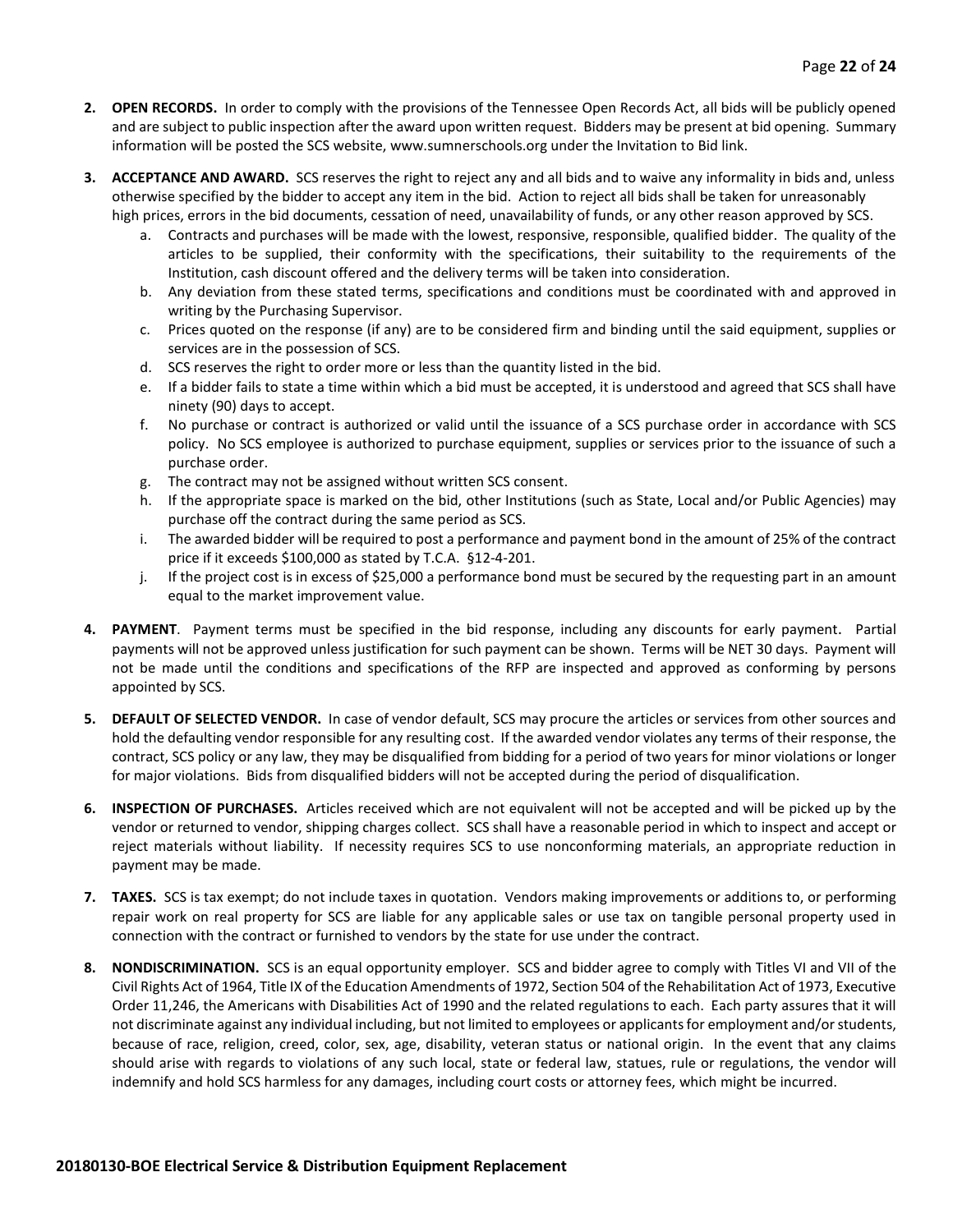- **9. PROHIBITIONS/NO VENDOR CONTRACT FORM/TENNESSEE LAW.** Acceptance of gifts from vendors is prohibited. T.C.A. §12- 4-106. The contract documents for purchase under this bid request shall consist of the successful bidder's bid and SCSs purchase order. **The bidder may request exceptions to terms and conditions and/or request SCS to accept other terms and conditions by means of subsequent documents such as invoices, warranty agreements, license agreements, etc. All subsequent document shall be open to revision for impermissible language. SCS reserves the right to render the bid unresponsive and subject the bid to rejection if successful terms cannot be negotiated. The contract shall be governed by Tennessee law.**
- **10. PROHIBITION ON HIRING ILLEGAL IMMIGRANTS.** Tennessee Public Chapter No. 878 of 2006, T.C.A. §12-3-309, requires that Contactor attest in writing that Contractor will not knowingly utilize the services of illegal immigrants in the performance of this Contract and will not knowingly utilize the services of any subcontractor, if permitted under this Contract, who will utilize the services of illegal immigrants in the performance of this Contract. The attestation shall be made on the form, Attestation re Personnel Used in Contract Performance ("the Attestation"), which is attached and hereby incorporated by this reference.
- **11. SALES AND USE TAX.** Before the Purchase Order/Contract resulting from this RFP/RFQ is signed, the apparent successful bidder must be registered with the Department of Revenue for the collection of Tennessee sales and use tax as required by T.C.A. §12-3-306.
- **12. ASSIGNMENT.** Neither the vendor nor SCS may assign this agreement without prior written consent of the other party.
- **13. LIABILITIES.** The vendor shall indemnify SCS against liability for any suits, actions or claims of any character arising from or relating to the performance under this agreement by the vendor or its subcontractors. SCS has no obligation for the payment of any judgement or the settlement of any claim made against the vendor or its subcontractors as a result of obligations under this contract.
- **14. APPLICABLE LAW.** Any contract shall be interpreted under the laws and statutes of the State of Tennessee. SCS does not enter into contracts which provide for mediation or arbitration. Any action arising from any contract made from this RFP shall be brought in the state courts in Sumner County, TN or in the United States Federal District Court for the Middle District of Tennessee.

Additionally, it is a violation of state statutes to purchase materials, supplies, services or any other item from a vendor that is a commissioner, official, employee or board member that has any financial or beneficial interest in such transaction, T.C.A. §12-4-101.

- **15. FUNDS**. The Proposer understands and accepts the non-appropriation of funds provision of SCS.
- **16. DATA PRIVACY AND SECURITY**. Personal Information (PI) includes but is not limited to that information protected by HIPAA, the HITECH Act, FERPA, or Gramm-Leach-Bliley) or such information which would allow a third party to gain access to the personal, medical or financial records of any of any party. Vendor represents and warrants that its collection, access, use, storage, disposal and disclosure of PI complies with all applicable federal and state privacy and data protection laws. Vendor represents and warrants that Vendor will maintain compliance with the SSAE 16 standard, and shall undertake any audits and risk assessments Vendor deems necessary to maintain compliance with SSAE16. If PI provided by SCS to Vendor is subject to FERPA. Vendor agrees that in its handling of FERPA data it will perform as a school official as that term is defined by FERPA regulations. Vendor acknowledges that its improper disclosure or re-disclosure of PI covered by FERPA may, under certain circumstances, result in Vendor's exclusion from eligibility to contract with SCS for at least five (5) years. Vendor shall provide SCS with the name and contact information for an employee of Vendor who shall serve as SCS's primary security contact and shall be available to assist Customer twenty-four (24) hours per day, seven (7) days per week as a contact in resolving obligations associated with any security incident in which it is reasonably suspected that there has been a breach of information security. Vendor shall immediately mitigate or resolve any Security Incident, at Vendor's expense and in accordance with applicable privacy rights, laws, regulations and standards. Vendor shall reimburse SCS for actual costs incurred by SCS in responding to, and mitigating damages caused by, any Security Incident, including all costs of notice and/or remediation incurred under applicable law as a result of the Security Incident.
- **17. IRAN DIVESTMENT ACT.** By submission of this bid, each bidder and each person signing on behalf of any bidder certified, and in the case of a joint bid each party thereto certifies as to its own organization, under penalty of perjury, that to the best of its knowledge and belief that each bidder is not on the list created pursuant to T.C.A. §12-12-106.

#### **20180130-BOE Electrical Service & Distribution Equipment Replacement**